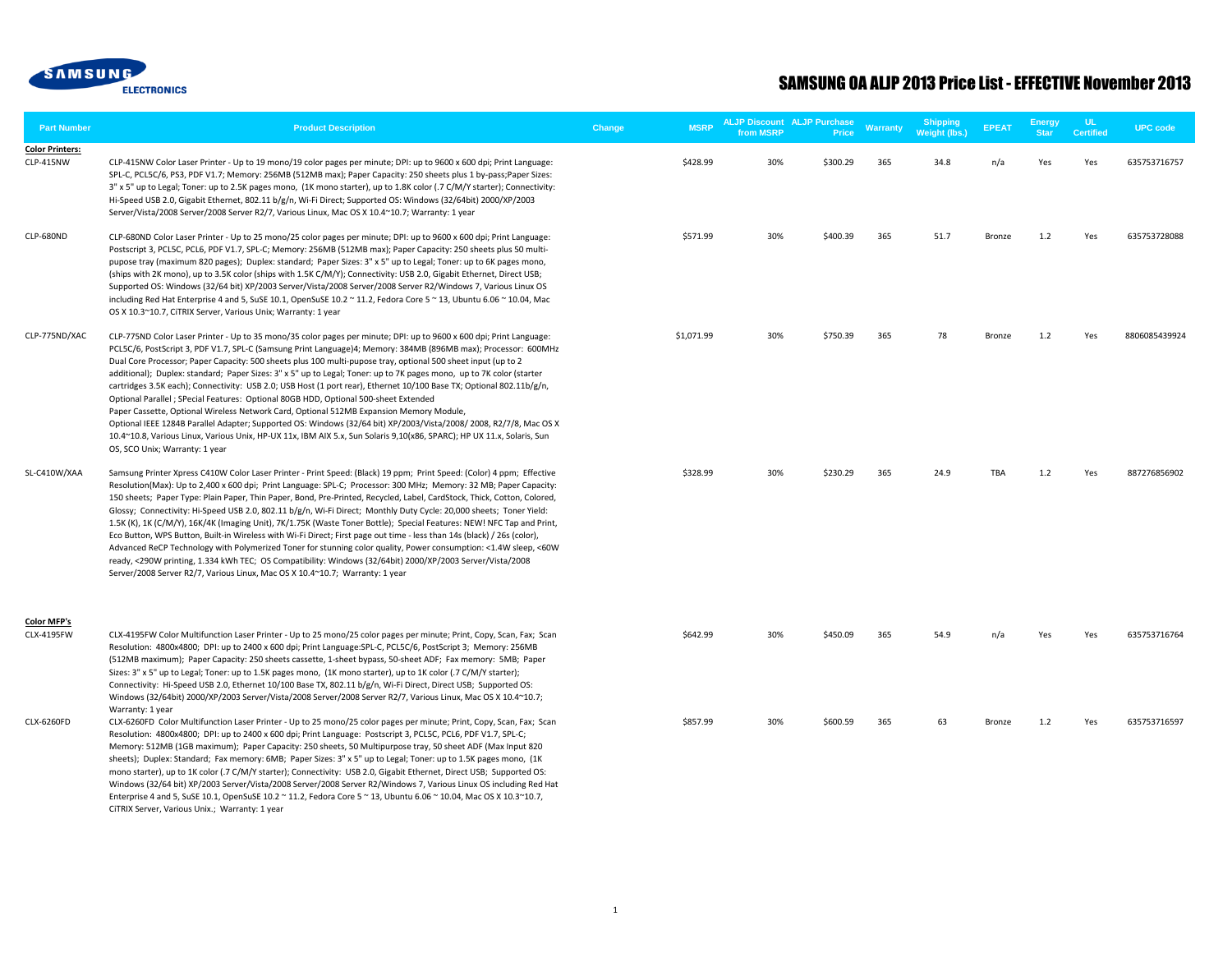

| <b>Part Number</b>                          | <b>Product Description</b>                                                                                                                                                                                                                                                                                                                                                                                                                                                                                                                                                                                                                                                                                                                                                                                                                                                                                                                                                                                                                                                                                                                                                                                                                                                                                                      | Change | <b>MSRP</b> | <b>ALJP Discount ALJP Purchase</b><br>from MSRP | Price       | <b>Warranty</b> | <b>Shipping</b><br>Weight (lbs.) | <b>EPEAT</b> | <b>Energy</b><br><b>Star</b> | UL.<br><b>Certified</b> | <b>UPC</b> code |
|---------------------------------------------|---------------------------------------------------------------------------------------------------------------------------------------------------------------------------------------------------------------------------------------------------------------------------------------------------------------------------------------------------------------------------------------------------------------------------------------------------------------------------------------------------------------------------------------------------------------------------------------------------------------------------------------------------------------------------------------------------------------------------------------------------------------------------------------------------------------------------------------------------------------------------------------------------------------------------------------------------------------------------------------------------------------------------------------------------------------------------------------------------------------------------------------------------------------------------------------------------------------------------------------------------------------------------------------------------------------------------------|--------|-------------|-------------------------------------------------|-------------|-----------------|----------------------------------|--------------|------------------------------|-------------------------|-----------------|
| CLX-6260FW                                  | CLX-6260FW Color Multifunction Laser Printer - Up to 25 mono/25 color pages per minute; Print, Copy, Scan, Fax; Scan<br>Resolution: 4800x4800; DPI: up to 2400 x 600 dpi; Print Language: Postscript 3, PCL5C, PCL6, PDF V1.7, SPL-C;<br>Memory: 512MB (1GB maximum); Processor: 533 MHz Dual CPU; Paper Capacity: 250 sheets, 50 Multipurpose tray,<br>50 sheet DADF (Max Input 820 sheets); Duplex: Standard; Fax memory: 6MB; Paper Sizes: 3" x 5" up to Legal; Toner:<br>up to 1.5K pages mono, (1K mono starter), up to 1K color (.7 C/M/Y starter); Connectivity: USB 2.0, Gigabit Ethernet,<br>Direct USB; Supported OS: Windows (32/64 bit) XP/2003 Server/Vista/2008 Server/2008 Server R2/Windows 7, Various<br>Linux OS including Red Hat Enterprise 4 and 5, SuSE 10.1, OpenSuSE 10.2 ~ 11.2, Fedora Core 5 ~ 13, Ubuntu 6.06 ~<br>10.04, Mac OS X 10.3~10.7, CiTRIX Server, Various Unix.; Special features: 4" touchscreen; Warranty: 1 year                                                                                                                                                                                                                                                                                                                                                                      |        | \$999.99    | 30%                                             | \$699.99    | 365             | 69.7                             | Bronze       | 1.2                          | Yes                     | 635753715217    |
| SL-C460FW/XAA                               | Samsung Multifunction Printer Xpress C460FW Color Multifunction Laser Printer - Print Speed: (Black) 19 ppm; Print<br>Speed: (Color) 4 ppm; Fax Speed: 33.6 kbps; Scan Resolution: Up to 4,800 x 4,800 dpi; Effective Resolution(Max): Up<br>to 2,400 x 600 dpi Technology Print, Copy, Scan, Fax Print Language: SPL-C, PCL5C/6, PostScript 3; Processor: 533 MHz<br>Dual CPU; Fax Memory: 5 MB; Memory: 128 MB; Paper Capacity: 150 sheets cassette, 50-sheet ADF; Paper Type:<br>Plain Paper, Thin Paper, Bond, Pre-Printed, Recycled, Label, CardStock, Thick, Cotton, Colored, Glossy; Connectivity: Hi-<br>Speed USB 2.0, Ethernet 10/100 Base TX, 802.11 b/g/n, Wi-Fi Direct, Direct USB; Monthly Duty Cycle: 20,000 sheets;<br>Toner Yield 1.5K (K), 1K (C/M/Y), 16K/4K (Imaging Unit), 7K/1.75K (Waste Toner Bottle); Special Features: NEW! NFC<br>Tap and Print Technology, Eco Button, WPS Button, Built-in Wireless with Wi-Fi Direct; First page out time - less than<br>14s (black) / 26s (color), Advanced ReCP Technology with Polymerized Toner for stunning color quality, Power<br>consumption: <1.4W sleep, <60W ready, <290W printing, 1.334 kWh TEC; OS Compatibility Windows: (32/64bit)<br>2000/XP/2003 Server/Vista/2008 Server/2008 Server R2/7, Various Linux, Mac OS X 10.4~10.7; Warranty: 1 year |        | \$571.99    | 30%                                             | \$400.39    | 365             | 36.5                             | <b>TBA</b>   | 1.2                          | Yes                     | 887276856964    |
| CLX-9252NA                                  | CLX-9252NA Color Multifunction Laswer Pinter - Up to 25 pages per minute black & up to 25 pages per minute color:<br>Scan Resolution: up to 4,800 x 4,800 dpi(enhanced);Technology: Print, Scan, Copy, Fax (optional); Print Language:<br>PCL5Ce, PCL6C, PostScript Level3, PDF 1.7 Processer Chorus4N Dual Core 1GHz; Memory: 1.5GB (320GB HDD); Paper<br>Capacity: Standard: 520 sheets x2, 100-sheet MP Tray; up to 3,140 sheets; Paper Type: Plain, Thick, heavy weight,<br>Extra heavi weight 1, Thin, Cotton, Color, Pre-printed, Recycled, Bond, Archive, Letterhead, CardStock, Label;<br>Connectivity: Hi-Speed USB 2.0, Ethernet 10/100/1000 Base Tx, /Hi-Speed USB 2.0 host (3 port, Scan to USB, USB print);<br>Monthly Duty Cycle: 120,000 sheets; Toner Yield: 25K (black) / 15K Standard Yield (color); Special Features: No initial<br>toner or drum, 8.9" TFT LCD color touch, 320GB HDD, Media Sizes: 3.87" x 5.8" - 12" x 18" (tabloid), ADF capacity: 100<br>sheets; OS Compatibility: Windows: 2000/XP, 2003, WIndows 7, Linux: RedHat 8.0~9.0, Fedora Cora 1-4, Mandrake<br>9.2~1.1, SuSE 8.2~9.2, Mac: Mac OSx 10.5~10.6, Other Citrix Presentation Server; Warranty: 3 year parts for servicing<br>partners                                                                                             |        | \$10,801.99 | 30%                                             | \$7,561.39  |                 | 291                              | Bronze       | 1.2                          | Yes                     | 8808993590476   |
| CLX-9352NA                                  | CLX-9352NA Color Multifunction Laswer Pinter - Up to 35 pages per minute black & up to 35 pages per minute color;<br>Scan Resolution: up to 4,800 x 4,800 dpi(enhanced); Technology: Print, Scan, Copy, Fax (optional); Print Language:<br>PCL5Ce, PCL6C, PostScript Level3, PDF 1.7; Processer Chorus4N Dual Core 1GHz; Memory: 1.5GB (320GB HDD); Paper<br>Capacity: Standard: 520 sheets x2, 100-sheet MP Tray; up to 3,140 sheets; Paper Type: Plain, Thick, heavy weight,<br>Extra heavi weight 1, Thin, Cotton, Color, Pre-printed, Recycled, Bond, Archive, Letterhead, CardStock, Label;<br>Connectivity: Hi-Speed USB 2.0, Ethernet 10/100/1000 Base Tx, /Hi-Speed USB 2.0 host (3 port, Scan to USB, USB print);<br>Monthly Duty Cycle: 150,000 sheets Toner Yield: 25K (black) / 15K Standard Yield (color); Special Features: No initial<br>toner or drum, 8.9" TFT LCD color touch, 320GB HDD, Media Sizes: 3.87" x 5.8" - 12" x 18" (tabloid), ADF capacity: 100<br>sheets; OS Compatibility: Windows: 2000/XP, 2003, WIndows 7, Linux: RedHat 8.0~9.0, Fedora Cora 1-4, Mandrake<br>9.2~1.1, SuSE 8.2~9.2, Mac: Mac OSx 10.5~10.6, Other Citrix Presentation Server Warranty: 3 year parts for servicing<br>partners                                                                                             |        | \$14,497.99 | 30%                                             | \$10,148.59 |                 | 291                              | Bronze       | 1.2                          | Yes                     | 8808993590476   |
| <b>Monochrome Printers:</b><br>ML-2165W/XAC | ML-2165W/XAC Mono Laser Printer - Print Speed: (Black) 21 ppm; Effective Resolution(Max): up to 1,200 x 1,200 dpi;<br>Print Language: SPL (Samsung Printer Language); Processor: 300 Mhz; Memory: 32 MB; Paper Capacity: 150 sheets;<br>Paper Type: Plain, Envelope, Labels, CardStock, Thick, Thin, Cotton, Color, Preprinted, Recycled, Bond, Archive;<br>Connectivity: Hi-speed USB 2.0, 802.11b/g/nWireless; Monthly Duty Cycle: 10,000 pages; Toner Yield: 0.7K Starter,                                                                                                                                                                                                                                                                                                                                                                                                                                                                                                                                                                                                                                                                                                                                                                                                                                                   |        | \$185.99    | 30%                                             | \$130.19    | 365             | 10.96                            | n/a          | Yes                          | Yes                     | 887276855301    |

1.5K Standard Yield; Special Features: WPS button (Wi-Fi protected setup), Power button on front, FPOT less than 8.5 seconds, Software included: Driver, AnyWeb Print, Easy Printer Manager, Power: <310W printing, <1.2W Standby; OS Compatibility: Windows2000/XP/Vista/7/2003Server/2008Server, MacOSX10.3~10.6,VariousLinuxOS; Warranty: 1 year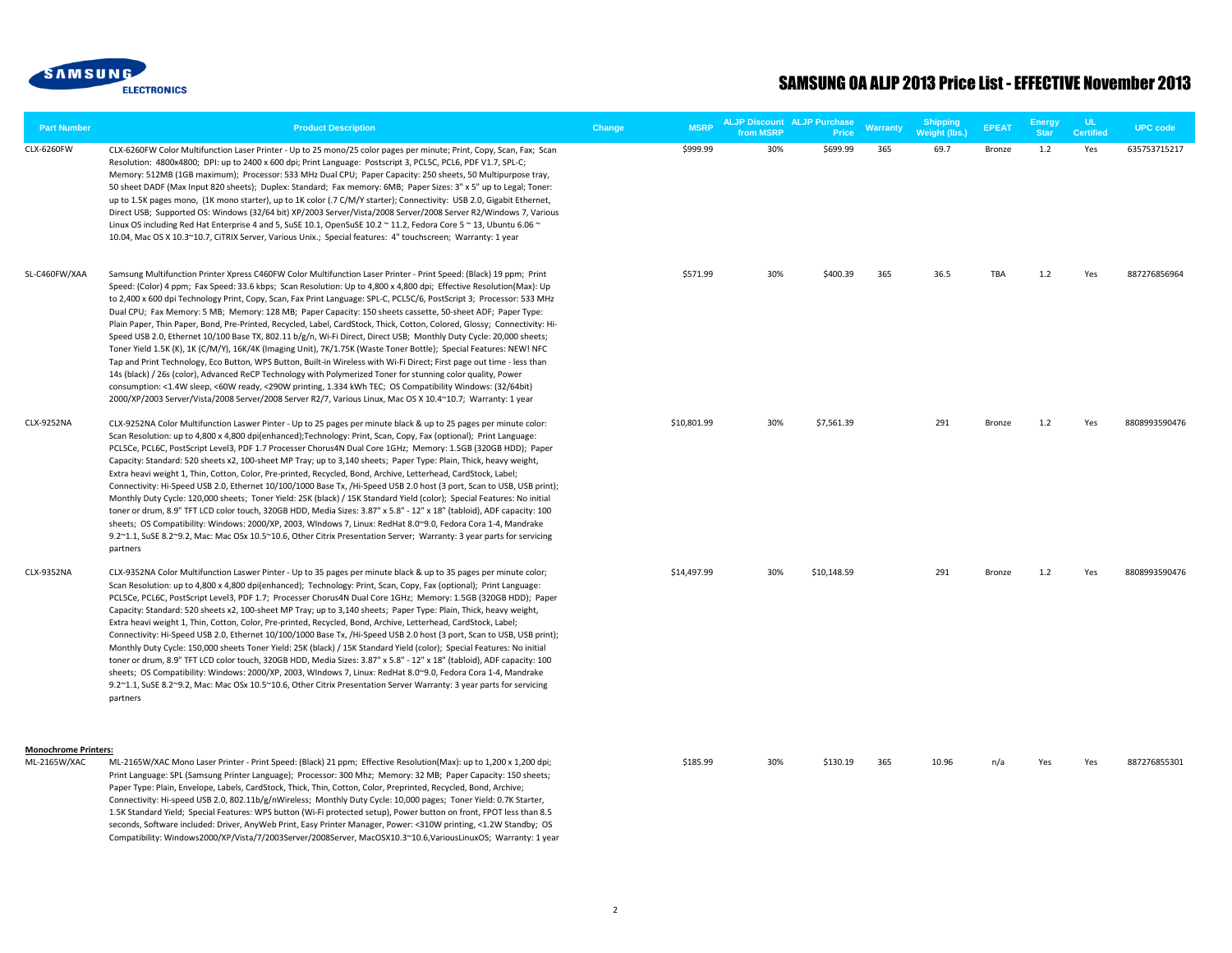

| <b>Part Number</b> | <b>Product Description</b>                                                                                                                                                                                                                                                                                                                                                                                                                                                                                                                                                                                                                                                                                                                                                                                                                                                                                                                                                                                                                                                                                                                                                                                                                                              | <b>MSRP</b><br>Change | from MSRP | <b>ALJP Discount ALJP Purchase</b><br><b>Price</b> | <b>Warranty</b> | <b>Shipping</b><br>Weight (lbs.) | <b>EPEAT</b>  | <b>Energy</b><br><b>Star</b> | <b>UL</b><br><b>Certified</b> | <b>UPC code</b> |
|--------------------|-------------------------------------------------------------------------------------------------------------------------------------------------------------------------------------------------------------------------------------------------------------------------------------------------------------------------------------------------------------------------------------------------------------------------------------------------------------------------------------------------------------------------------------------------------------------------------------------------------------------------------------------------------------------------------------------------------------------------------------------------------------------------------------------------------------------------------------------------------------------------------------------------------------------------------------------------------------------------------------------------------------------------------------------------------------------------------------------------------------------------------------------------------------------------------------------------------------------------------------------------------------------------|-----------------------|-----------|----------------------------------------------------|-----------------|----------------------------------|---------------|------------------------------|-------------------------------|-----------------|
| ML-4512ND          | ML-4512ND Mono Laser Printer - Up to 45 pages per minute ; DPI: up to 1200 DPI resolution; Print Language: PS3,<br>PCL5e/6, IBM ProPrinter, Epson; Memory: 128MB (640MB Max); Paper Capacity: 520 sheets, 100 sheet multipurpose<br>tray ;Paper Sizes: 3" x 5" up to Legal; Toner: up to 15K pages mono, (7K mono starter); Connectivity: USB 2.0, IEEE 1284<br>Parallel, 10/100 BaseTX Ethernet; Supported OS: Windows, Mac & Linux (USB Only); Duplex: standard; Warranty: 1 year<br>NBD On-Site                                                                                                                                                                                                                                                                                                                                                                                                                                                                                                                                                                                                                                                                                                                                                                      | \$928.99              | 30%       | \$650.29                                           | 365             | 58.31                            | Bronze        | 1.2                          | Yes                           | 635753627541    |
| ML-5012ND          | ML-5012ND Mono Laser Printer - Up to 50 pages per minute ; DPI: up to 1200 DPI resolution; Print Language: PS3,<br>PCL5e/6, IBM ProPrinter, Epson; Memory: 128MB (640MB Max); Paper Capacity: 520 sheets, 100 sheet multipurpose<br>tray ;Paper Sizes: 3" x 5" up to Legal; Toner: up to 20K pages mono, (7K mono starter); Connectivity: USB 2.0, IEEE 1284<br>Parallel, 10/100 BaseTX Ethernet; Supported OS: Windows, Mac & Linux (USB Only); Duplex: standard; Warranty: 1 year<br>NBD On-Site                                                                                                                                                                                                                                                                                                                                                                                                                                                                                                                                                                                                                                                                                                                                                                      | \$1,214.99            | 30%       | \$850.49                                           | 365             | 58.31                            | Bronze        | 1.2                          | Yes                           | 635753624151    |
| ML-5017ND          | ML-5017ND Mono Laser Printer - Up to 50 pages per minute ; DPI: up to 1200 DPI resolution; Print Language: PS3,<br>PCL5e/6, IBM ProPrinter, Epson; Memory: 128MB (640MB Max); Paper Capacity: 520 sheets, 100 sheet multipurpose<br>tray ; Paper Sizes: 3" x 5" up to Legal; Toner: up to 20K pages mono, (7K mono starter); Connectivity: USB 2.0, IEEE 1284<br>Parallel, 10/100 BaseTX Ethernet; Supported OS: Windows, Mac & Linux (USB Only); Duplex: standard; Tourchscreen;<br>Warranty: 1 year NBD On-Site                                                                                                                                                                                                                                                                                                                                                                                                                                                                                                                                                                                                                                                                                                                                                       | \$1,357.99            | 30%       | \$950.59                                           | 365             | 58.31                            | Bronze        | 1.2                          | Yes                           | 635753628548    |
| ML-5512ND          | ML-5512ND Mono Laser Printer - Up to 55 pages per minute ; DPI: up to 1200 DPI resolution; Print Language: PS3,<br>PCL5e/6, IBM ProPrinter, Epson, PDF Direct 1.7, XPS 1.0; Memory: 256MB (768MB Max); Paper Capacity: 520 sheets,<br>100 sheet multipurpose tray (max 3,660 sheets) ; Paper Sizes: 3" x 5" up to Legal; Toner: up to 30K pages mono, (10K<br>mono starter); Connectivity: USB 2.0, IEEE 1284 Parallel, Ethernet Gigabit; Supported OS: Windows, Mac & Linux (USB<br>Only); Duplex: standard; Warranty: 1 year NBD On-Site                                                                                                                                                                                                                                                                                                                                                                                                                                                                                                                                                                                                                                                                                                                              | \$1,714.99            | 30%       | \$1,200.49                                         | 365             | 90                               | Bronze        | 1.2                          | Yes                           | 635753621518    |
| ML-6512ND          | ML-6512ND Mono Laser Printer - Up to 65 pages per minute; DPI: up to 1200 DPI resolution; Print Language: PS3,<br>PCL5e/6, IBM ProPrinter, Epson, PDF Direct 1.7, XPS 1.0; Memory: 256MB (768MB Max); Paper Capacity: 520 sheets,<br>100 sheet multipurpose tray (max 3,660 sheets) ; Paper Sizes: 3" x 5" up to Legal; Toner: up to 30K pages mono, (1K<br>mono starter); Connectivity: USB 2.0, IEEE 1284 Parallel, Ethernet Gigabit; Supported OS: Windows, Mac & Linux (USB<br>Only); Duplex: standard; Warranty: 1 year NBD On-Site                                                                                                                                                                                                                                                                                                                                                                                                                                                                                                                                                                                                                                                                                                                                | \$2,285.99            | 30%       | \$1,600.19                                         | 365             | 90                               | Bronze        | 1.2                          | Yes                           | 635753628500    |
| SL-M3320ND/XAA     | Samsung Printer ProXpress M3320ND - Print Speed: (Black) 35 ppm; Effective Resolution(Max): Up to 1,200 x 1,200<br>dpi; Print Language: PCL5e/6, SPL, IBM ProPrinter, Epson, PDF v1.7; Processor: 600 MHz; Memory: 128 MB (non-<br>expandable); Paper Capacity: 250 sheets, 1 sheets MP Tray (max: 771 sheets); Paper Type: 3 x 5 ~ 8.5 x 14 (Plain,<br>Thick, Thin, Bond, Preprinted, Recycled, Envelope, Transparency, Label, Cardstock, Cotton, Colored, Archive);<br>Connectivity: Hi-Speed USB 2.0, Gigabit Ethernet; Monthly Duty Cycle: 50,000 sheets; Toner Yield - Standard: 3K, High<br>Yield: 5K (3K ships with equipment); Special Features: Eco Button, Automatic Duplex Standard, Media Weight 16~58<br>Ib., First page out time as fast as 6.5s, Google Cloud Print Certified, Samsung Mobile Print App; OS Compatibility:<br>Windows (32/64 bit) XP/2003/Vista/2008/7/2008 R2, Mac OS X 10.5~10.8, Various Linux, Various Unix, CiTRIX<br>Presentation Server, Windows Terminal Services; Warranty 1 year parts and labor                                                                                                                                                                                                                               | \$285.99              | 30%       | \$200.19                                           | 365             | 25.9                             | Bronze        | 1.2                          | Yes                           | 887276024561    |
| SL-M3820DW/XAA     | Samsung Printer ProXpress M3820DW - Print Speed: (Black) 40 ppm; Effective Resolution(Max): Up to 1,200 x 1,200<br>dpi; Print Language: PCL5e/6, SPL, IBM ProPrinter, Epson, PDF v1.7; Processor: 600 MHz; Memory: 128 MB (512 MB<br>Max); Paper Capacity: 250 sheets, 50 sheets MP Tray (max: 820 sheets); Paper Type: 3 x 5 ~ 8.5 x 14 (Plain, Thick, Thin,<br>Bond, Preprinted, Recycled, Envelope, Transparency, Label, Cardstock, Cotton, Colored, Archive); Connectivity: Hi-<br>Speed USB 2.0, Gigabit Ethernet, 802.11b/g/n Wireless, Wi-Fi Direct; Monthly Duty Cycle: 80,000 sheets; Toner Yield<br>Standard: 3K, High Yield: 5K, Extra High Yield: 10K (3K ships with equipment); Special Features: 2-line LCD with Numeric<br>Keypad, Eco Button, Media weight 16~58lb paper handling, Built-in Duplex, Wireless with Wi-Fi Direct, First page out<br>time as fast as 6.5s, Power Consumption: 700W Printing, 10W Ready, 1.6W Power Save, 2.1 kWh TEC, PIN Printing<br>Standard, Google Cloud Print Certified, Samsung Mobile Print App; OS Compatibility: Windows (32/64 bit)<br>XP/2003/Vista/2008/7/2008 R2, Mac OS X 10.5~10.8, Various Linux, Various Unix, CiTRIX Presentation Server, Windows<br>Terminal Services; Warranty: 1 year parts and labor | \$356.99              | 30%       | \$249.89                                           | 365             | 26.9                             | <b>Bronze</b> | 1.2                          | Yes                           | 887276024677    |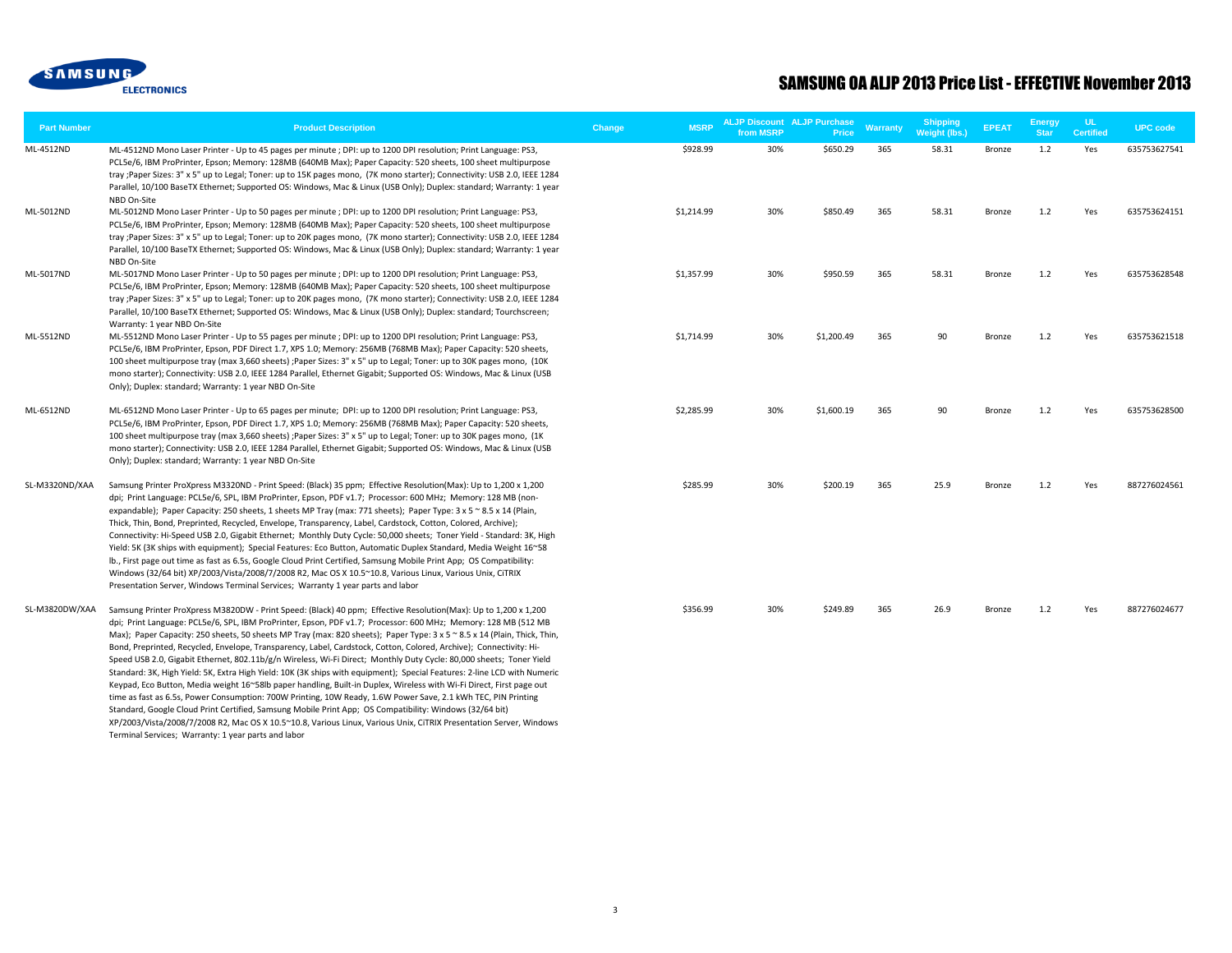

| <b>Part Number</b>       | <b>Product Description</b>                                                                                                                                                                                                                                                                                                                                                                                                                                                                                                                                                                                                                                                                                                                                                                                                                                                                                                                                                                                                                                                                                                                                                                                                       | Change | <b>MSRP</b> | <b>ALJP Discount ALJP Purchase</b><br>from MSRP | Price      | <b>Warranty</b> | <b>Shipping</b><br>Weight (lbs.) | <b>EPEAT</b> | <b>Energy</b><br><b>Star</b> | <b>UL</b><br><b>Certified</b> | <b>UPC</b> code |
|--------------------------|----------------------------------------------------------------------------------------------------------------------------------------------------------------------------------------------------------------------------------------------------------------------------------------------------------------------------------------------------------------------------------------------------------------------------------------------------------------------------------------------------------------------------------------------------------------------------------------------------------------------------------------------------------------------------------------------------------------------------------------------------------------------------------------------------------------------------------------------------------------------------------------------------------------------------------------------------------------------------------------------------------------------------------------------------------------------------------------------------------------------------------------------------------------------------------------------------------------------------------|--------|-------------|-------------------------------------------------|------------|-----------------|----------------------------------|--------------|------------------------------|-------------------------------|-----------------|
| SL-M4020ND/XAA           | Samsung Printer ProXpress M4020ND - Print Speed: (Black) 42 ppm; Effective Resolution(Max): Up to 1,200 x 1,200<br>dpi; Print Language: PCL5e/6, SPL, IBM ProPrinter, Epson, PDF v1.7; Processor: 600 MHz; Memory: 256 MB (512 MB<br>Max); Paper Capacity: 250 sheets, 50 sheets MP Tray (max: 820 sheets); Paper Type: 3 x 5 ~ 8.5 x 14 (Plain, Thick, Thin,<br>Bond, Preprinted, Recycled, Envelope, Transparency, Label, Cardstock, Cotton, Colored, Archive); Connectivity: Hi-<br>Speed USB 2.0, Gigabit Ethernet; Monthly Duty Cycle: 100,000 sheets; Toner Yield Standard: 3K, High Yield: 5K, Extra<br>High Yield: 10K, Ultra High Yield: 15K (3K ships with equipment); Special Features: 2-line LCD with Numeric Keypad, Eco<br>Button, Media weight 16~58lb paper handling, Built-in Duplex, First page out time as fast as 6.5s, Power Consumption:<br>700W Printing, 10W Ready, 1.1W Power Save, 2.0 kWh TEC, PIN Printing Standard, Google Cloud Print Certified,<br>Samsung Mobile Print App; OS Compatibility: Windows (32/64 bit) XP/2003/Vista/2008/7/2008 R2, Mac OS X<br>10.5~10.8, Various Linux, Various Unix, CiTRIX Presentation Server, Windows Terminal; Services; Warranty: 1 year<br>parts and labor |        | \$413.99    | 30%                                             | \$289.79   | 365             | 26.9                             | Bronze       | 1.2                          | Yes                           | 887276023762    |
| SL-M2625D/XAC            | Samsung Printer Xpress M2625D Mono Laser Printers - Print Speed (Black): 27 ppm; Effective Resolution(Max): 4,800 x<br>600 dpi; Print Language: SPL, PCL5e, PCL6; Processer: 600 MHz; Memory: 128 MB; Paper Capacity: 250 sheets<br>cassette, 1-sheet multi-purpose bypass Paper Type: Plain, Thin, Thick, Cardstock, Recycled, Archive, Bond;<br>Connectivity: Hi-Speed USB 2.0; Monthly Duty Cycle: 12,000 pages; Toner Yield: Standard: 1.2K; High: 3.0K (starter<br>1.2K); Drum : 9K; Special Features: Built in Auto Duplex, Eco Mode; FPOT less than 8.5 seconds (from Ready Mode);<br>noise level less than 50 dB, Power Consumption: Sleep Mode <9.9W; Ready: <45W, Printing <400W; RecCP<br>technologyfor advance quality output: 2 piece toner; OS Compatibility: Windows 8/7/Vista/XP/2008/2003/2000,<br>Various Linux, Unix, Mac 10.5 and up; Warranty: 1 year                                                                                                                                                                                                                                                                                                                                                       |        | \$199.99    | 30%                                             | \$139.99   | 365             | 20.5                             | Bronze       | 1.2                          | Yes                           | 887276855325    |
| SL-M2825DW/XAC           | Samsung Printer Xpress M2825DW - Print Speed (Black): 29 ppm; Effective Resolution(Max): 4,800 x 600 dpi; Print<br>Language: SPL / PCL5e / PCL 6; Processer 600 MHz; Memory: 128 MB; Paper Capacity: 250 sheets cassette, 1-sheet<br>multi-purpose bypass Paper Type: Plain, Thin, Thick, Cardstock, Recycled, Archive, Bond; Connectivity: Hi-Speed USB<br>2.0, Ethernet 10/100 Base Tx, Wireless 802.11 b/g/h, WiFi Direct; Monthly Duty Cycle: 12,000 pages; Toner Yield:<br>Standard: 1.2K; High: 3.0K (starter 1.2K); Drum: 9K; Special Features: Built in Auto Duplex, ECO Mode; WPS Button,<br>Built in Wirelss with WiFi Direct; FPOT < 8.5sec; Power Consumption: Sleep < 1.3W, Ready <45W, Printing < 400W,<br>ReCP technology for advanced quality output, 2- piece toner; OS Compatibility: Windows<br>8/7/Vista/XP/2008/2003/2000, Various Linux, Unix, Mac 10.5 and up; Warranty: 1 year                                                                                                                                                                                                                                                                                                                           |        | \$228.99    | 30%                                             | \$160.29   | 365             | 20.81                            | Bronze       | 1.2                          | Yes                           | 887276855332    |
| <b>Monochrome MFP's:</b> |                                                                                                                                                                                                                                                                                                                                                                                                                                                                                                                                                                                                                                                                                                                                                                                                                                                                                                                                                                                                                                                                                                                                                                                                                                  |        |             |                                                 |            |                 |                                  |              |                              |                               |                 |
| SCX-3405FW/XAC           | SCX-3405FW/XAC Mono Multifunction Laser Printer - Print Speed: (Black) 21 ppm; Fax Speed: 33.6 Kbps; Scan<br>Resolution: 4,800 x 4,800 dpi; Effective Resolution(Max): 1,200 x 1,200 dpi; Technology: Print, Copy, Scan, Fax; Print<br>Language: SPL; Processor: 433 MHz; Fax Memory: 500 pages; Memory: 128 MB; Paper Capacity: 150 sheets; Paper<br>Type: Plain, Envelope, Labels, Card, Stock, Thick, Thin, Cotton, Color, Preprinted, Recycled, Bond, Archive Connectivity<br>Hi-Speed USB 2.0, 10/100 Base TX, Wireless 802.11b/g/n; Monthly Duty Cycle: 10,000 pages; Toner Yield Standard:<br>1.5K (starter 750); Special Features Eco Mode, One-touch WPS (Wi-Fi Protected Setup), FPOT less than 8.5 seconds,<br>noise level less than 50dB (printing, copying), Power consumption: Sleep Mode: less than <1.2W; Ready: less than 30W;<br>Average: 310W; OS Compatibility Windows 2000/XP/Vista/2003 Server/2008 Server, Various Linux OS, Mac OS X<br>10.4~10.6; Warranty: 1 year                                                                                                                                                                                                                                      |        | \$285.99    | 30%                                             | \$200.19   | 365             | 22                               | n/a          | Yes                          | Yes                           | 887276855318    |
| <b>SCX-5835FN</b>        | SCX-5835FN Mono Multifunction Laser Printer - Up to 35 pages per minute black; DPI: up to 4800 x 4800 effective<br>resolution; Print Language: PCL5e, PCL6, PS3, XPS, Epson, IBM ProPrinter, PDF, TIFF; Memory: 256MB (512MB max);<br>Paper Capacity: 500 sheets and 50 sheet multi-purpose tray (max 501 sheets); Paper Sizes: 3" x 5" up to Legal; Toner:<br>up to 10K (4K-page starter); Connectivity: USB 2.0, Ethernet 10/100 BaseTX; Supported OS: Windows, Mac & Linux;<br>Warranty: 1 year NBD On-Site                                                                                                                                                                                                                                                                                                                                                                                                                                                                                                                                                                                                                                                                                                                   |        | \$1,285.99  | 30%                                             | \$900.19   | 365             | 50.92                            | Bronze       | 1.2                          | Yes                           | 635753618358    |
| <b>SCX-5935FN</b>        | SCX-5935FN Mono Multifunction Laser Printer - Up to 35 pages per minute black; DPI: up to 1200 x 1200 effective<br>resolution; Print Language: PCL5e, PCL6, PS3, PDF, TIFF; Memory: 128MB (768MB max); Paper Capacity: 250 sheets and<br>50 sheet multi-purpose tray (max 501 sheets); Paper Sizes: 3" x 5" up to Legal; Toner: up to 10K (4K-page starter);<br>Connectivity: USB 2.0, Ethernet Gigabit Network; Supported OS: Windows, Mac & Linux; Duplex: standard; Warranty: 1<br>year NDB On-Site to the End User                                                                                                                                                                                                                                                                                                                                                                                                                                                                                                                                                                                                                                                                                                           |        | \$1,689.99  | 30%                                             | \$1,182.99 | 365             | 50.9                             | Bronze       | 1.2                          | Yes                           | 635753619355    |
| <b>SCX-5935NX</b>        | SCX-5935NX Mono Multifunction Laser Printer - Up to 35 pages per minute black; DPI: up to 1200 x 1200 effective<br>resolution; Print Language: PCL5e/6, PS3, Epson, IBM ProPrinter, PDF, TIFF; Memory: 256MB (512MB max), 80GB hard<br>drive; Paper Capacity: 500 sheets and 50 sheet multi-purpose tray; Paper Sizes: 3" x 5" up to Legal; Toner: 10K pages<br>(4K-page starter); Connectivity: TCP/IP, Ethertalk, NetBIOS over TCP/IP, LDAP, SMTPS, HTTPS, LPR/LPD, IPP, SNMP/MIB<br>access; Supported OS: Windows, Linux, MAC, Windows Terminal Services, Citrix Presentation Server (NOT Ready Logo,<br>only Compatibility), SAP (NOT Ready Logo, only Compatibility), Windows Terminal Services; Duplex: standard;<br>Warranty: 1 year NDB On-Site to the End User                                                                                                                                                                                                                                                                                                                                                                                                                                                          |        | \$2,044.89  | 30%                                             | \$1,431.42 | 365             | 50.9                             | n/a          | Yes                          | Yes                           | 635753614992    |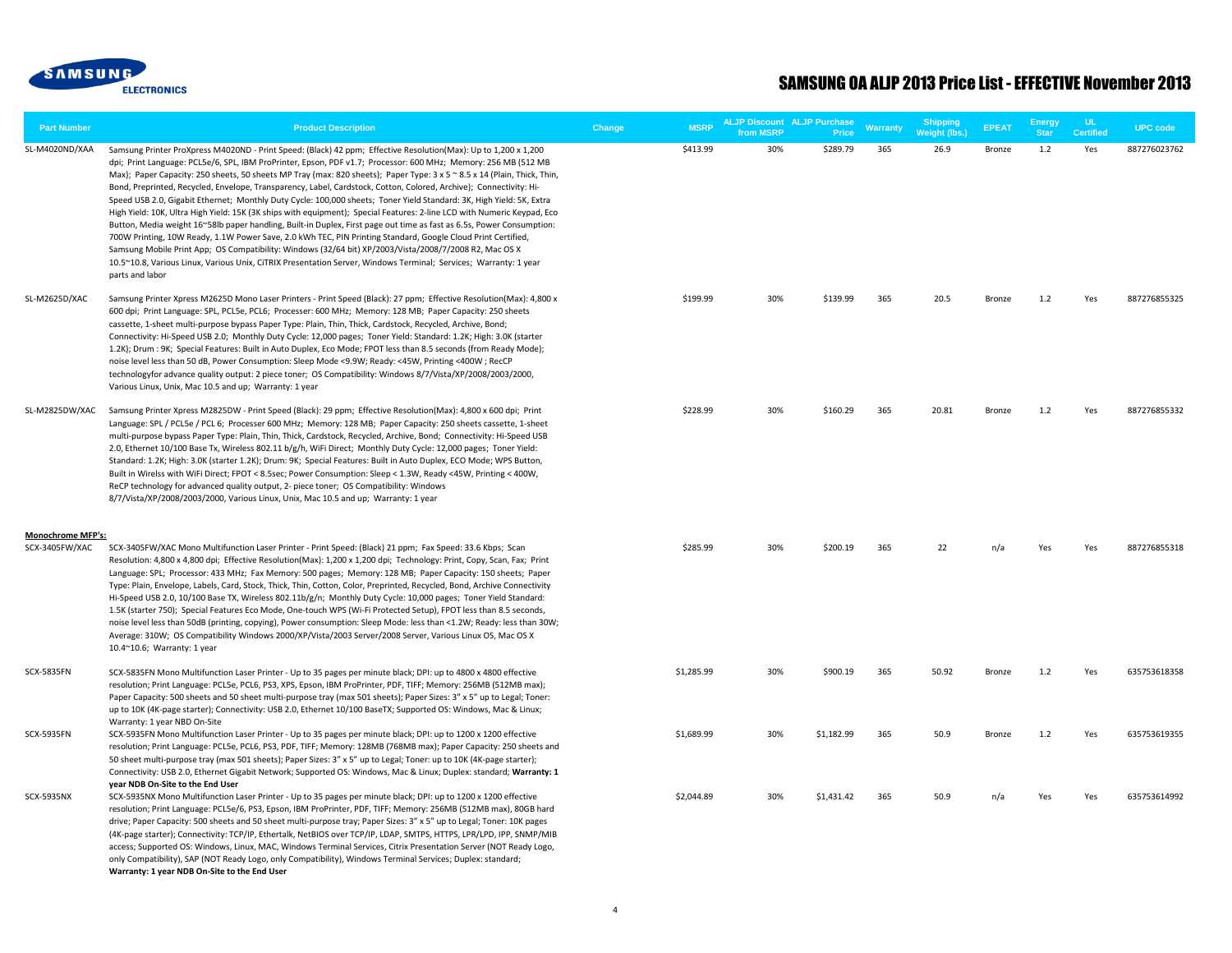

| <b>Part Number</b> | <b>Product Description</b>                                                                                                                                                                                                                                                                                                                                                                                                                                                                                                                                                                                                                                                                                                                                                                                                                                                                                                                                                                                                                                                                                                                                                                                                                                                                                                                                                                                                                            | <b>MSRP</b><br>Change | <b>ALJP Discount ALJP Purchase</b><br>from MSRP | Price      | Warranty | <b>Shipping</b><br><b>Weight (lbs.)</b> | <b>EPEAT</b>  | <b>Energy</b><br><b>Star</b> | UL.<br><b>Certified</b> | <b>UPC code</b> |
|--------------------|-------------------------------------------------------------------------------------------------------------------------------------------------------------------------------------------------------------------------------------------------------------------------------------------------------------------------------------------------------------------------------------------------------------------------------------------------------------------------------------------------------------------------------------------------------------------------------------------------------------------------------------------------------------------------------------------------------------------------------------------------------------------------------------------------------------------------------------------------------------------------------------------------------------------------------------------------------------------------------------------------------------------------------------------------------------------------------------------------------------------------------------------------------------------------------------------------------------------------------------------------------------------------------------------------------------------------------------------------------------------------------------------------------------------------------------------------------|-----------------------|-------------------------------------------------|------------|----------|-----------------------------------------|---------------|------------------------------|-------------------------|-----------------|
| SCX-6545N          | SCX-6545N Mono Multifunction Laser Printer - Up to 45 pages per minute black; DPI: up to 1200 x 1200 effective<br>resolution; Print Language: PCL5e/6, PS3, Epson, IBM ProPrinter, PDF V1.4, TIFF; Memory: 256MB (512MB max); Paper<br>Capacity: 520 sheets and 100 sheet multi-purpose tray (max 3,240 sheets); Paper Sizes: 3" x 5" up to Legal; Toner: 25K<br>pages; Connectivity: USB 2.0, Ethernet 10/100 BaseTX; Supported OS: Windows, Linux, MAC, Windows Terminal<br>Services, Citrix Presentation Server (NOT Ready Logo, only Compatibility), SAP (NOT Ready Logo, only Compatibility),<br>Windows Terminal Services; Warranty: 1 year NDB On-Site to the End User                                                                                                                                                                                                                                                                                                                                                                                                                                                                                                                                                                                                                                                                                                                                                                         | \$4,999.00            | 30%                                             | \$3,499.30 | 365      | 113.76                                  | Bronze        | 1.2                          | Yes                     | 635753618457    |
| SCX-6555N          | SCX-6555N Mono Multifunction Laser Printer - Print Speed (Black) 55ppm; Effective Resolution 1200x1200 dpi; Scan<br>Resolution 4800x4800 dpi; Print Language PostScript 3, PCL6, PCL5e, Tiff, JPG, PDF v1.4; Processor 500Mhz; Memory<br>(Std., Max) 256MB, Max 512MB; Fax Memory Store on Hard Drive, 500 files; Paper Capacity 520 sheets +100 Multi<br>purpose tray, Max 3,240; Paper Size Letter, Legal, Oficio, Folio, A4, JIS B5, ISO B5, Executive, A5, Statement, A6,<br>PostCard 4x6, Envelope B5, Envelope Monarch, Envelope COM-10, Envelope DL, Envelope C5, Envelope C6;<br>Connectivity TCP/IP, Ethertalk, NetBIOS over TCP/IP, LDAP, SMTPS, HTTPS, LPR/LPD, IPP, SNMP/MIB access; OS<br>Support Microsoft Windows 2000/XP(32/64bits)/2003(32/64bits)/Vista(32/64bits), Mac OS 8.6~9.2, 10.1~10.5, Linux<br>RedHat 8 ~ 9, Fedora Core 1~4, Madrake 9.2 ~ 10.1, SuSE 8.2 ~ 9.2, Novell Netware 5.x, 6.x(TCP/IP Only), Unix(HP-<br>UX, Solaris, SunOS, SCO); Duty Cycle Monthy 250K ppMo; Toner Yield (Pages) 25K; Special Features Digital copier, color<br>scanner, network printer, 100sheet DADF, Color User Interface, smart thru software direct fax to; Warranty: 1 year                                                                                                                                                                                                                                                           | \$5,999.00            | 30%                                             | \$4,199.30 | 365      | 113.76                                  | Bronze        | $1.2$                        | Yes                     | 635753610314    |
| <b>SCX-6555NX</b>  | SCX-6555NX Mono Multifunction Laser Printer - Up to 55 pages per minute black; DPI: up to 1200 x 1200 effective<br>resolution; Print Language: PCL5e/6, PS3, Epson, IBM ProPrinter, PDF, JPEG, TIFF; Memory: 256MB (512MB max); Paper<br>Capacity: 520 sheets and 100 sheet multi-purpose tray (max 3,240 sheets); Paper Sizes: 3" x 5" up to Legal; Toner:<br>10,000 pages (xxxx-page starter); Connectivity: USB 2.0, Ethernet 10/100 BaseTX; Supported OS: Windows, Linux, MAC,<br>Novell Netware 5.x, 6.x (TCP/IP Only), Unix (HP-UX, Solaris, SunOS, SCO); Warranty: 1 year NDB On-Site to the End<br>User                                                                                                                                                                                                                                                                                                                                                                                                                                                                                                                                                                                                                                                                                                                                                                                                                                       | \$7,258.79            | 30%                                             | \$5.081.15 | 365      | 113.76                                  | n/a           | Yes                          | Yes                     | 635753615166    |
| SF-760P            | SF-760P Mono Multifunction Laser Printer with Fax - Up to 21 pages per minute black; DPI: up to 1200 x 1200 effective<br>resolution; Print Language: SPL; Memory: 64MB, Fax Memory 500 pages; Paper Capacity: 150 sheets; Paper Sizes: 3" x<br>5" up to Legal; Toner: up to 1.5K pages (.7K-page starter); Connectivity: USB 2.0; Supported OS: Windows<br>2000/XP/Vista/2003 Server/2008 Server, Mac OS X 10.3~10.6, Various Linux OS; Warranty: 1 year NBD Exchange                                                                                                                                                                                                                                                                                                                                                                                                                                                                                                                                                                                                                                                                                                                                                                                                                                                                                                                                                                                 | \$257.99              | 30%                                             | \$180.59   | 365      | 17.8                                    | n/a           | Yes                          | Yes                     | 635753610857    |
| SL-M3370FD/XAA     | Samsung ProXpress M3370FD Multifunction Mono MFP - Print Speed: (Black) 35 ppm; Fax Speed: 33.6 kbps; Scan<br>Resolution: up to 4,800 x 4,800 dpi; Effective Resolution(Max): up to 1,200 x 1,200 dpi; Print Language: PCL5e/6, SPL,<br>IBM ProPrinter, Epson, PDF v1.7; Processor: 600 MHz; Fax Memory: 6 MB (500 pages); Memory: 256MB (512 MB<br>Max); Paper Capacity: 250 sheets, 1 sheets MP Tray (max: 771 sheets), 150-sheet output Paper Type: 3 x 5 ~ 8.5 x 14<br>(Plain, Thick, Thin, Bond, Preprinted, Recycled, Envelope, Transparency, Label, Cardstock, Cotton, Colored, Archive);<br>Connectivity: Hi-Speed USB 2.0, Gigabit Ethernet; Monthly Duty Cycle: 50,000 pages; Toner Yield Standard: 3K, High<br>Yield: 5K (3K ships with equipment); Special Features: Scan-to-Email/FTP/SMB/WSD, Fax Forwarding to Email/Fax, PC<br>Fax, Eco Button, Media weight 16~58lb paper handling, Built-in Duplex, First page out time as fast as 6.5s, Power<br>Consumption: 700W Printing, 10W Ready, 1.1W Power Save, 1.7 kWh TEC, 4-line LCD, Built-in PIN Printing with<br>Numeric Keypad, Google Cloud Print Certified, Samsung Mobile Print App; OS Compatibility: Windows (32/64 bit)<br>XP/2003/Vista/2008/7/2008 R2, Mac OS X 10.5~10.8, Various Linux, Various Unix, CiTRIX Presentation Server, Windows<br>Terminal Services; Warranty: 1 year parts and labor                                                                         | \$463.99              | 30%                                             | \$324.79   | 365      | 40.4                                    | Bronze        | 1.2                          | Yes                     | 887276024639    |
| SL-M3870FW/XAA     | Samsung ProXpress M3870FW Multifunction Mono MFP - Print Speed: (Black) 40 ppm; Fax Speed: 33.6 kbps; Scan<br>Resolution: up to 4,800 x 4,800 dpi; Effective Resolution(Max): up to 1,200 x 1,200 dpi; Print Language: PCL5e/6, SPL,<br>IBM ProPrinter, Epson, PDF v1.7; Processor: 600 MHz; Fax Memory: 6 MB (500 pages); Memory: 256MB (512 MB<br>Max); Paper Capacity: 250 sheets, 1 sheets MP Tray (max: 771 sheets), 150-sheet output, ADF Capacity: 50 sheets;<br>Paper Type: 3 x 5 ~ 8.5 x 14 (Plain, Thick, Thin, Bond, Preprinted, Recycled, Envelope, Transparency, Label, Cardstock,<br>Cotton, Colored, Archive); Connectivity: Hi-Speed USB 2.0, Gigabit Ethernet, 802.11b/g/n Wireless, Wi-Fi Direct, Direct<br>USB; Monthly Duty Cycle: 80,000 pages; Toner Yield Standard: 3K, High Yield: 5K, Extra High Yield: 10K (3K ships with<br>equipment); Special Features: Scan-to-Email/FTP/SMB/WSD, Fax Forwarding to Email/Fax, PC Fax, Eco Button, Media<br>weight 16~58lb paper handling, Built-in Duplex, First page out time as fast as 6.5s, Power Consumption: 700W 700W<br>Printing, 10W Ready, 1.1W Power Save, 1.7 kWh TEC, 4-line LCD, Built-in PIN Printing with Numeric Keypad, RADF (Auto-<br>Reversing Document Feeder) for double-sided scanning and copying; OS Compatibility: Windows (32/64 bit)<br>XP/2003/Vista/2008/7/2008 R2, Mac OS X 10.5~10.8, Various Linux, Various Unix, CiTRIX Presentation Server, Windows | \$592.99              | 30%                                             | \$415.09   | 365      | 45.2                                    | <b>Bronze</b> | 1.2                          | Yes                     | 887276024592    |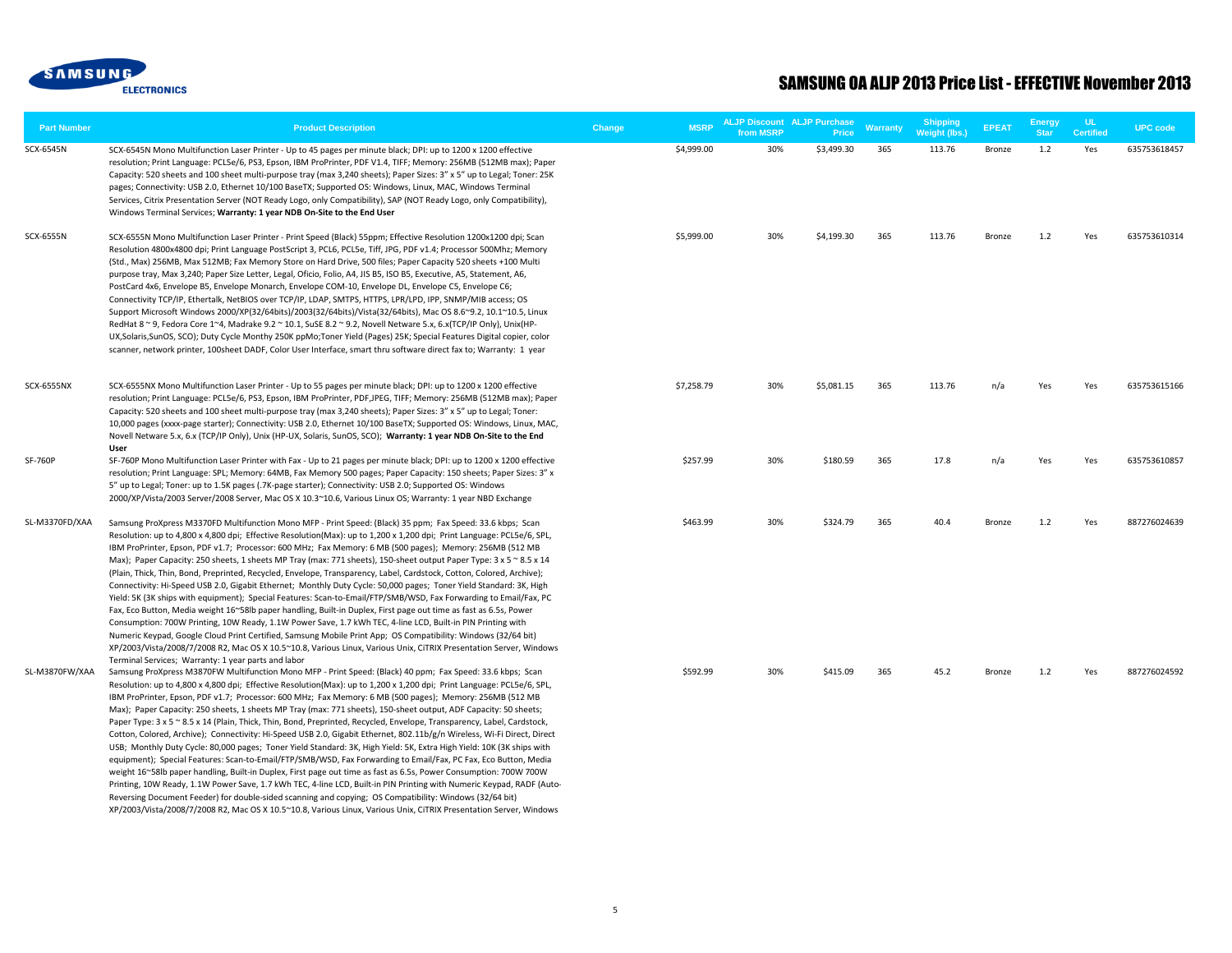

| <b>Part Number</b>                | <b>Product Description</b>                                                                                                                                                                                                                                                                                                                                                                                                                                                                                                                                                                                                                                                                                                                                                                                                                                                                                                                                                                                                                                                                                                                                                                                                                                                                                                                                                                                                                                                                                                                                                                                                                                                                                                                                                                                                                                                                                                                                                                                                                                                                                                                                                                                                                                                                                                                                                                                                                          | Change | <b>MSRP</b>          | from MSRP  | <b>ALJP Discount ALJP Purchase</b><br>Price | Warranty   | IShipping<br>Weight (lbs.) | <b>EPEAT</b>     | Energy<br><b>Star</b> | <b>Certified</b> | <b>UPC code</b>              |
|-----------------------------------|-----------------------------------------------------------------------------------------------------------------------------------------------------------------------------------------------------------------------------------------------------------------------------------------------------------------------------------------------------------------------------------------------------------------------------------------------------------------------------------------------------------------------------------------------------------------------------------------------------------------------------------------------------------------------------------------------------------------------------------------------------------------------------------------------------------------------------------------------------------------------------------------------------------------------------------------------------------------------------------------------------------------------------------------------------------------------------------------------------------------------------------------------------------------------------------------------------------------------------------------------------------------------------------------------------------------------------------------------------------------------------------------------------------------------------------------------------------------------------------------------------------------------------------------------------------------------------------------------------------------------------------------------------------------------------------------------------------------------------------------------------------------------------------------------------------------------------------------------------------------------------------------------------------------------------------------------------------------------------------------------------------------------------------------------------------------------------------------------------------------------------------------------------------------------------------------------------------------------------------------------------------------------------------------------------------------------------------------------------------------------------------------------------------------------------------------------------|--------|----------------------|------------|---------------------------------------------|------------|----------------------------|------------------|-----------------------|------------------|------------------------------|
| SL-M4070FR/XAA<br>SL-M2875FD/XAC  | Samsung ProXpress M4070FR Multifunction Mono MFP - Print Speed: (Black) 42 ppm; Fax Speed: 33.6 kbps; Scan<br>Resolution: up to 4,800 x 4,800 dpi; Effective Resolution(Max): up to 1,200 x 1,200 dpi; Print Language: PCL5e/6, SPL,<br>IBM ProPrinter, Epson, PDF v1.7; Processor: 600 MHz; Fax Memory; 6 MB (500 pages); Memory: 256MB (512 MB<br>Max); Paper Capacity: 250 sheets, 1 sheets MP Tray (max: 771 sheets), 150-sheet output, ADF Capacity: 50 sheets;<br>Paper Type: 3 x 5 ~ 8.5 x 14 (Plain, Thick, Thin, Bond, Preprinted, Recycled, Envelope, Transparency, Label, Cardstock,<br>Cotton, Colored, Archive); Connectivity: Hi-Speed USB 2.0, Gigabit Ethernet, Direct USB; Monthly Duty Cycle: 100,000<br>pages; Toner Yield Standard: 3K, High Yield: 5K, Extra High Yield: 10K, Ultra High Yield 15K (3K Starter); Special<br>Features: Scan-to-Email/FTP/SMB/WSD, Fax Forwarding to Email/Fax, PC Fax, Eco Button, Media weight 16~58lb paper<br>handling, Built-in Duplex, First page out time as fast as 6.5s, Power Consumption: 700W Printing, 10W Ready, 1.1W<br>Power Save, 2.0 kWh TEC, 4-line LCD, Built-in PIN Printing with Numeric Keypad, RADF (Auto-Reversing Document<br>Feeder) for double-sided scanning and copying, Google Cloud Print Certified, Samsung Mobile Print App; OS<br>Compatibility: Windows (32/64 bit) XP/2003/Vista/2008/7/2008 R2, Mac OS X 10.5~10.8, Various Linux, Various Unix,<br>Samsung Xpress M2875FD Multifunction Mono MFP - Print Speed (Black): 29 ppm; Fax Speed: 33.6 Kbps; Scan<br>Resolution: 4,800 x 4,800 dpi; Effective Resolution(Max): 4,800 x 600 dpi; Technology: Print, Scan, Copy, Fax; Print<br>Language: SPL, PCL5e, PCL6; Processer: 600 MHz; Fax Memory: 600 pages; Memory: 128 MB; Paper Capacity: 250<br>sheet cassette tray, 1-sheet multi-purpose bypass Paper Type: Plain, Thin, Thick, Cardstock, Recycled, Archive, Bond;<br>Connectivity: Hi-Speed USB 2.0, Ethernet 10/100 Base Tx; Monthly Duty Cycle: 12,000 pages; Toner Yield: Standard:<br>1.2K; High: 3.0K (starter 1.2K); Drum: 9K; Special Features: Built-in auto duplex, Eco mode, FPOT <8.5 seconds, Built in<br>Wireless with WiFi Direct; Power Consumption: Sleep <3W, Ready <50W, Printing <350W; 2-line LCD & 2 piece toner;<br>ReCP echnology for advanced quality output; OS Compatibility: WIndows 8/7/Vista/XP/2008/2003, Various Linux, Unix,<br>Mac 10.5 and up; Warranty: 1 year |        | \$706.99<br>\$370.99 | 30%<br>30% | \$494.89<br>\$259.69                        | 365<br>365 | 45.2<br>29.5               | Bronze<br>Bronze | 1.2<br>1.2            | Yes<br>Yes       | 887276024608<br>887276855356 |
| SL-M2875FW/XAC                    | Samsung Xpress M2875FW Multifunction Mono MFP - Print Speed (Black): 29 ppm; Fax Speed: 33.6 Kbps; Scan<br>Resolution: 4,800 x 4,800 dpi; Effective Resolution(Max): 4,800 x 600 dpi; Technology: Print, Scan, Copy, Fax; Print<br>Language: SPL, PCL5e, PCL6; Processer; 600 MHz; Fax Memory: 600 pages; Memory: 128 MB; Paper Capacity: 250<br>sheet cassette tray, 1-sheet multi-purpose bypass Paper Type: Plain, Thin, Thick, Cardstock, Recycled, Archive, Bond;<br>Connectivity: Hi-Speed USB 2.0, Ethernet 10/100 Base Tx, Wireles 802.11. b/g/n, WiFi Direct; Monthly Duty Cycle:<br>12,000 pages; Toner Yield: Standard: 1.2K; High: 3.0K (starter 1.2K); Special Features: Built-in auto duplex, Eco mode,<br>FPOT <8.5 seconds, Built-in Wireless with WiFi Direct; Power Consumption: Sleep <3W, Ready <50W, Printing <350W; 2-<br>line LCD & 2 piece toner; ReCP technology for advanced qualtiy output; OS Compatibility: WIndows<br>8/7/Vista/XP/2008/2003, Various Linux, Unix, Mac 10.5 and up; Warranty: 1 year                                                                                                                                                                                                                                                                                                                                                                                                                                                                                                                                                                                                                                                                                                                                                                                                                                                                                                                                                                                                                                                                                                                                                                                                                                                                                                                                                                                                                  |        | \$428.99             | 30%        | \$300.29                                    | 365        | 29.5                       | Bronze           | 1.2                   | Yes              | 887276855363                 |
| <b>Toner and Supplies - Color</b> |                                                                                                                                                                                                                                                                                                                                                                                                                                                                                                                                                                                                                                                                                                                                                                                                                                                                                                                                                                                                                                                                                                                                                                                                                                                                                                                                                                                                                                                                                                                                                                                                                                                                                                                                                                                                                                                                                                                                                                                                                                                                                                                                                                                                                                                                                                                                                                                                                                                     |        |                      |            |                                             |            |                            |                  |                       |                  |                              |
| CLP-C300A                         | Cyan Toner 1K Yield (CLP-300, CLP-300N, CLX-2160N, CLX-3160N, CLX-3160FN)                                                                                                                                                                                                                                                                                                                                                                                                                                                                                                                                                                                                                                                                                                                                                                                                                                                                                                                                                                                                                                                                                                                                                                                                                                                                                                                                                                                                                                                                                                                                                                                                                                                                                                                                                                                                                                                                                                                                                                                                                                                                                                                                                                                                                                                                                                                                                                           |        | \$69.99              | 20%        | \$55.99                                     | 365        | 0.3                        | n/a              | n/a                   | n/a              | 635753725261                 |
| CLP-C600A                         | Cyan Toner 4K Yield (CLP-600, CLP-600N, CLP-650N)                                                                                                                                                                                                                                                                                                                                                                                                                                                                                                                                                                                                                                                                                                                                                                                                                                                                                                                                                                                                                                                                                                                                                                                                                                                                                                                                                                                                                                                                                                                                                                                                                                                                                                                                                                                                                                                                                                                                                                                                                                                                                                                                                                                                                                                                                                                                                                                                   |        | \$167.99             | 20%        | \$134.39                                    | 365        | 3.52                       | n/a              | n/a                   | n/a              | 635753703108                 |
| CLP-C660A                         | Cyan Toner 2K Yield (CLP-610N, CLP-660N, CLP-660ND, CLX-6200FX, CLX-6210FX, CLX-6240FX)                                                                                                                                                                                                                                                                                                                                                                                                                                                                                                                                                                                                                                                                                                                                                                                                                                                                                                                                                                                                                                                                                                                                                                                                                                                                                                                                                                                                                                                                                                                                                                                                                                                                                                                                                                                                                                                                                                                                                                                                                                                                                                                                                                                                                                                                                                                                                             |        | \$122.99             | 20%        | \$98.39                                     | 365        | 3.4                        | n/a              | n/a                   | n/a              | 635753721454                 |
| CLP-C660B                         | Cyan Toner 5K High Yield (CLP-610N, CLP-660N, CLP-660ND, CLX-6200FX, CLX-6210FX, CLX-6240FX)                                                                                                                                                                                                                                                                                                                                                                                                                                                                                                                                                                                                                                                                                                                                                                                                                                                                                                                                                                                                                                                                                                                                                                                                                                                                                                                                                                                                                                                                                                                                                                                                                                                                                                                                                                                                                                                                                                                                                                                                                                                                                                                                                                                                                                                                                                                                                        |        | \$182.99             | 20%        | \$146.39                                    | 365        | 3.8                        | n/a              | n/a                   | n/a              | 635753721423                 |
| <b>CLP-K300A</b>                  | Black Toner 2K Yield (CLP-300, CLP-300N, CLX-2160N, CLX-3160N, CLX-3160FN)                                                                                                                                                                                                                                                                                                                                                                                                                                                                                                                                                                                                                                                                                                                                                                                                                                                                                                                                                                                                                                                                                                                                                                                                                                                                                                                                                                                                                                                                                                                                                                                                                                                                                                                                                                                                                                                                                                                                                                                                                                                                                                                                                                                                                                                                                                                                                                          |        | \$83.99              | 20%        | \$67.19                                     | 365        | 0.5                        | n/a              | n/a                   | n/a              | 635753725254                 |
| <b>CLP-K600A</b>                  | Black Toner 4K Yield (CLP-600, CLP-600N, CLP-650N)                                                                                                                                                                                                                                                                                                                                                                                                                                                                                                                                                                                                                                                                                                                                                                                                                                                                                                                                                                                                                                                                                                                                                                                                                                                                                                                                                                                                                                                                                                                                                                                                                                                                                                                                                                                                                                                                                                                                                                                                                                                                                                                                                                                                                                                                                                                                                                                                  |        | \$127.99             | 20%        | \$102.39                                    | 365        | 3.52                       | n/a              | n/a                   | n/a              | 635753703139                 |
| <b>CLP-K660A</b>                  | Black Toner 2.5K (CLP-610N, CLP-660N, CLP-660ND, CLX-6200FX, CLX-6210FX, CLX-6240FX)                                                                                                                                                                                                                                                                                                                                                                                                                                                                                                                                                                                                                                                                                                                                                                                                                                                                                                                                                                                                                                                                                                                                                                                                                                                                                                                                                                                                                                                                                                                                                                                                                                                                                                                                                                                                                                                                                                                                                                                                                                                                                                                                                                                                                                                                                                                                                                |        | \$101.99             | 20%        | \$81.59                                     | 365        | 3.4                        | n/a              | n/a                   | n/a              | 635753721430                 |
| CLP-K660B<br>CLP-M300A            | Black Toner 5.5K High Yield (CLP-610N, CLP-660N, CLP-660ND, CLX-6200FX, CLX-6210FX, CLX-6240FX)<br>Magent Toner 1K Yield (CLP-300, CLP-300N, CLX-3160FN)                                                                                                                                                                                                                                                                                                                                                                                                                                                                                                                                                                                                                                                                                                                                                                                                                                                                                                                                                                                                                                                                                                                                                                                                                                                                                                                                                                                                                                                                                                                                                                                                                                                                                                                                                                                                                                                                                                                                                                                                                                                                                                                                                                                                                                                                                            |        | \$153.99<br>\$69.99  | 20%<br>20% | \$123.19<br>\$55.99                         | 365<br>365 | 3.8<br>0.3                 | n/a<br>n/a       | n/a<br>n/a            | n/a<br>n/a       | 635753721447<br>635753725285 |
| CLP-M600A                         | Magenta Toner 4K Yield (CLP-600, CLP-600N, CLP-650N)                                                                                                                                                                                                                                                                                                                                                                                                                                                                                                                                                                                                                                                                                                                                                                                                                                                                                                                                                                                                                                                                                                                                                                                                                                                                                                                                                                                                                                                                                                                                                                                                                                                                                                                                                                                                                                                                                                                                                                                                                                                                                                                                                                                                                                                                                                                                                                                                |        | \$167.99             | 20%        | \$134.39                                    | 365        | 3.52                       | n/a              | n/a                   | n/a              | 635753703115                 |
| CLP-M660A                         | Magenta Toner 2K Yield (CLP-610N, CLP-660N, CLP-660ND, CLX-6200FX, CLX-6210FX, CLX-6240FX)                                                                                                                                                                                                                                                                                                                                                                                                                                                                                                                                                                                                                                                                                                                                                                                                                                                                                                                                                                                                                                                                                                                                                                                                                                                                                                                                                                                                                                                                                                                                                                                                                                                                                                                                                                                                                                                                                                                                                                                                                                                                                                                                                                                                                                                                                                                                                          |        | \$122.99             | 20%        | \$98.39                                     | 365        | 3.4                        | n/a              | n/a                   | n/a              | 635753721461                 |
| CLP-M660B                         | Magenta Toner 5K High Yield (CLP-610N, CLP-660N, CLP-660ND, CLX-6200FX, CLX-6210FX, CLX-6240FX)                                                                                                                                                                                                                                                                                                                                                                                                                                                                                                                                                                                                                                                                                                                                                                                                                                                                                                                                                                                                                                                                                                                                                                                                                                                                                                                                                                                                                                                                                                                                                                                                                                                                                                                                                                                                                                                                                                                                                                                                                                                                                                                                                                                                                                                                                                                                                     |        | \$182.99             | 20%        | \$146.39                                    | 365        | 3.8                        | n/a              | n/a                   | n/a              | 635753721478                 |
| <b>CLP-P300A</b>                  | Value Pack - Cyan, Magenta, Yellow 1 each (CLP-300, CLP-300N, CLX-2160N, CLX-3160N, CLX-3160FN)                                                                                                                                                                                                                                                                                                                                                                                                                                                                                                                                                                                                                                                                                                                                                                                                                                                                                                                                                                                                                                                                                                                                                                                                                                                                                                                                                                                                                                                                                                                                                                                                                                                                                                                                                                                                                                                                                                                                                                                                                                                                                                                                                                                                                                                                                                                                                     |        | \$179.99             | 20%        | \$143.99                                    | 365        | 1.2                        | n/a              | n/a                   | n/a              | 635753725308                 |
| CLP-P300B                         | Value Pack - Black Toner x 2 (CLP-300, CLP-300N, CLX-2160N, CLX-3160N, CLX-3160FN)                                                                                                                                                                                                                                                                                                                                                                                                                                                                                                                                                                                                                                                                                                                                                                                                                                                                                                                                                                                                                                                                                                                                                                                                                                                                                                                                                                                                                                                                                                                                                                                                                                                                                                                                                                                                                                                                                                                                                                                                                                                                                                                                                                                                                                                                                                                                                                  |        | \$138.99             | 20%        | \$111.19                                    | 365        | 1.3                        | n/a              | n/a                   | n/a              | 635753725490                 |
| CLP-P300C                         | Value Pack - Cyan, Magenta, Yellow, Black Toner 1 each (CLP-300, CLP-300N, CLX-2160N, CLX-3160N)                                                                                                                                                                                                                                                                                                                                                                                                                                                                                                                                                                                                                                                                                                                                                                                                                                                                                                                                                                                                                                                                                                                                                                                                                                                                                                                                                                                                                                                                                                                                                                                                                                                                                                                                                                                                                                                                                                                                                                                                                                                                                                                                                                                                                                                                                                                                                    |        | \$247.99             | 20%        | \$198.39                                    | 365        | 1.7                        | n/a              | n/a                   | n/a              | 635753725117                 |
| CLP-Y300A                         | Yellow Toner 1K Yield (CLP-300, CLP-300N, CLX-2160N, CLX-3160N, CLX-3160FN)                                                                                                                                                                                                                                                                                                                                                                                                                                                                                                                                                                                                                                                                                                                                                                                                                                                                                                                                                                                                                                                                                                                                                                                                                                                                                                                                                                                                                                                                                                                                                                                                                                                                                                                                                                                                                                                                                                                                                                                                                                                                                                                                                                                                                                                                                                                                                                         |        | \$69.99              | 20%        | \$55.99                                     | 365        | 0.3                        | n/a              | n/a                   | n/a              | 635753725278                 |
| <b>CLP-Y600A</b>                  | Yellow Toner 4K Yield (CLP-600, CLP-600N, CLP-650N)                                                                                                                                                                                                                                                                                                                                                                                                                                                                                                                                                                                                                                                                                                                                                                                                                                                                                                                                                                                                                                                                                                                                                                                                                                                                                                                                                                                                                                                                                                                                                                                                                                                                                                                                                                                                                                                                                                                                                                                                                                                                                                                                                                                                                                                                                                                                                                                                 |        | \$167.99             | 20%        | \$134.39                                    | 365        | 3.52                       | n/a              | n/a                   | n/a              | 635753703122                 |
| <b>CLP-Y660A</b>                  | Yellow Toner 2K Yield (CLP-610N, CLP-660N, CLP-660ND, CLX-6200FX, CLX-6210FX, CLX-6240FX)                                                                                                                                                                                                                                                                                                                                                                                                                                                                                                                                                                                                                                                                                                                                                                                                                                                                                                                                                                                                                                                                                                                                                                                                                                                                                                                                                                                                                                                                                                                                                                                                                                                                                                                                                                                                                                                                                                                                                                                                                                                                                                                                                                                                                                                                                                                                                           |        | \$122.99             | 20%        | \$98.39                                     | 365        | 3.4                        | n/a              | n/a                   | n/a              | 635753721485                 |
| <b>CLP-Y660B</b>                  | Yellow Toner 5K High Yield (CLP-610N, CLP-660N, CLP-660ND, CLX-6200FX, CLX-6210FX, CLX-6240FX)                                                                                                                                                                                                                                                                                                                                                                                                                                                                                                                                                                                                                                                                                                                                                                                                                                                                                                                                                                                                                                                                                                                                                                                                                                                                                                                                                                                                                                                                                                                                                                                                                                                                                                                                                                                                                                                                                                                                                                                                                                                                                                                                                                                                                                                                                                                                                      |        | \$182.99             | 20%        | \$146.39                                    | 365        | 3.8                        | n/a              | n/a                   | n/a              | 635753727104                 |
| <b>CLT-C406S</b>                  | Cyan Toner 1K Yield (CLP-365W, CLX-3305FW)                                                                                                                                                                                                                                                                                                                                                                                                                                                                                                                                                                                                                                                                                                                                                                                                                                                                                                                                                                                                                                                                                                                                                                                                                                                                                                                                                                                                                                                                                                                                                                                                                                                                                                                                                                                                                                                                                                                                                                                                                                                                                                                                                                                                                                                                                                                                                                                                          |        | \$68.99              | 20%        | \$55.19                                     | 365        | 1.4                        | n/a              | n/a                   | n/a              | 635753715224                 |
| CLT-C407S                         | Cyan Toner 1K Yield (CLP-325W, CLX-3185FW)                                                                                                                                                                                                                                                                                                                                                                                                                                                                                                                                                                                                                                                                                                                                                                                                                                                                                                                                                                                                                                                                                                                                                                                                                                                                                                                                                                                                                                                                                                                                                                                                                                                                                                                                                                                                                                                                                                                                                                                                                                                                                                                                                                                                                                                                                                                                                                                                          |        | \$63.99              | 20%        | \$51.19                                     | 365        | 2.5                        | n/a              | n/a                   | n/a              | 635753716689                 |
| <b>CLT-C409S</b>                  | Cyan Toner 1K Yield (CLP-315, CLP-315W, CLX-3175FN, CLX-3175FW)                                                                                                                                                                                                                                                                                                                                                                                                                                                                                                                                                                                                                                                                                                                                                                                                                                                                                                                                                                                                                                                                                                                                                                                                                                                                                                                                                                                                                                                                                                                                                                                                                                                                                                                                                                                                                                                                                                                                                                                                                                                                                                                                                                                                                                                                                                                                                                                     |        | \$63.99              | 20%        | \$51.19                                     | 365        | 2.7                        | n/a              | n/a                   | n/a              | 635753721157                 |
| <b>CLT-C504S</b><br>CLT-C506L     | Cyan Toner 1.8K Yield (CLP-415NW, CLX-4195FW)<br>Cyan Toner 3.5K Yield (CLP-680ND, CLX-6260FD, CLX-6260FW)                                                                                                                                                                                                                                                                                                                                                                                                                                                                                                                                                                                                                                                                                                                                                                                                                                                                                                                                                                                                                                                                                                                                                                                                                                                                                                                                                                                                                                                                                                                                                                                                                                                                                                                                                                                                                                                                                                                                                                                                                                                                                                                                                                                                                                                                                                                                          |        | \$114.99<br>\$164.99 | 20%<br>20% | \$91.99<br>\$131.99                         | 365<br>365 | 1.6<br>2.1                 | n/a<br>n/a       | n/a<br>n/a            | n/a<br>n/a       | 635753727302<br>635753727197 |
|                                   |                                                                                                                                                                                                                                                                                                                                                                                                                                                                                                                                                                                                                                                                                                                                                                                                                                                                                                                                                                                                                                                                                                                                                                                                                                                                                                                                                                                                                                                                                                                                                                                                                                                                                                                                                                                                                                                                                                                                                                                                                                                                                                                                                                                                                                                                                                                                                                                                                                                     |        |                      |            |                                             |            |                            |                  |                       |                  |                              |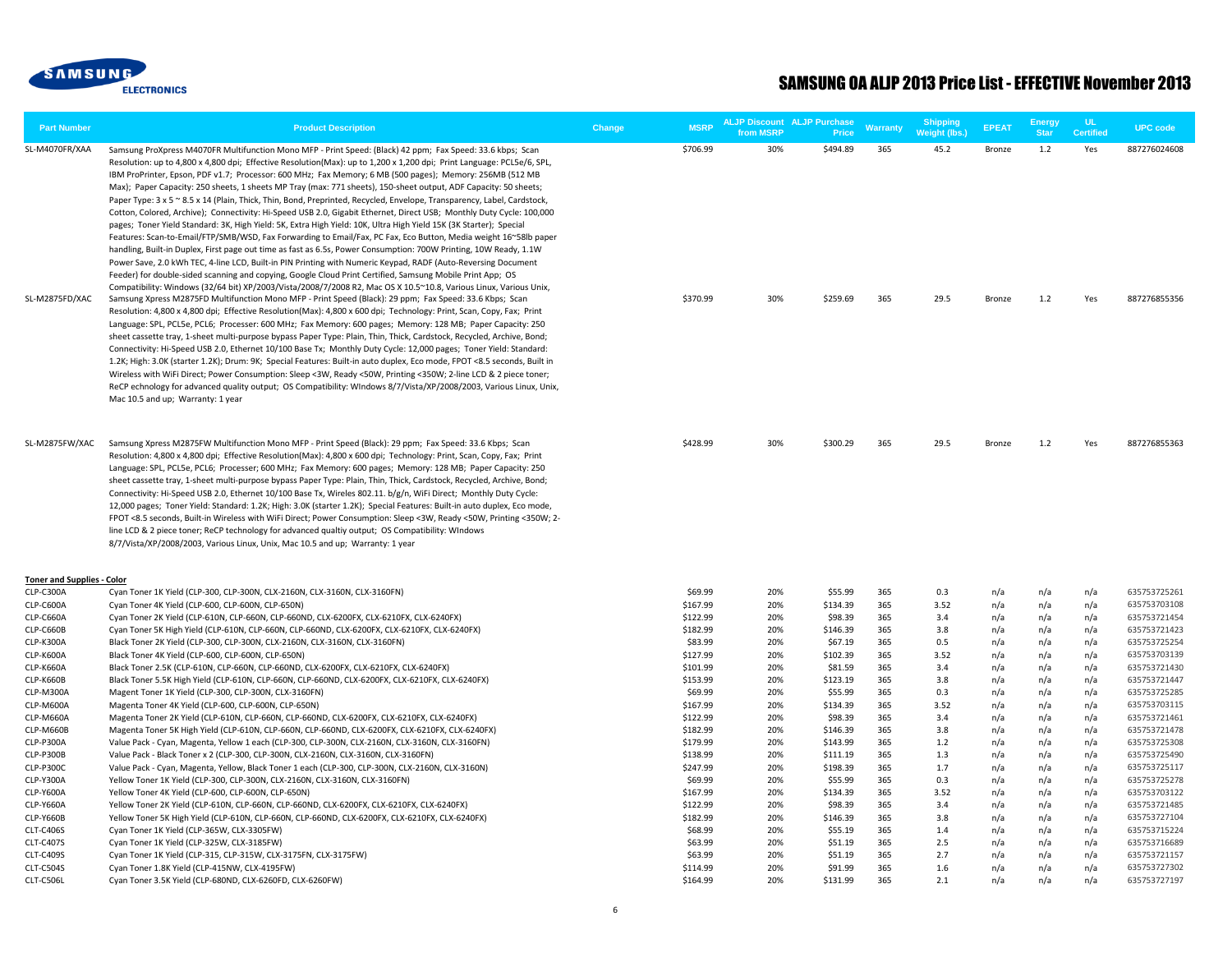

| <b>Part Number</b>            | <b>Product Description</b>                                                                                                                          | Change | <b>MSRP</b>          | <b>ALJP Discount ALJP Purchase</b><br>from MSRP | Price                | Warranty   | <b>Shipping</b><br><b>Weight (lbs.)</b> | <b>EPEAT</b> | Energy<br><b>Star</b> | <b>UL</b><br><b>Certified</b> | <b>UPC code</b>               |
|-------------------------------|-----------------------------------------------------------------------------------------------------------------------------------------------------|--------|----------------------|-------------------------------------------------|----------------------|------------|-----------------------------------------|--------------|-----------------------|-------------------------------|-------------------------------|
| <b>CLT-C506S</b>              | Cyan Toner 1.5K Yield (CLP-680ND, CLX-6260FD, CLX-6260FW)                                                                                           |        | \$98.99              | 20%                                             | \$79.19              | 365        | 2.1                                     | n/a          | n/a                   | n/a                           | 635753727180                  |
| CLT-C508L                     | Cyan Toner 4K High Yield (CLP-620ND, CLP-670ND, CLX-6220FX, CLX-6250FX)                                                                             |        | \$174.99             | 20%                                             | \$139.99             | 365        | 20.7                                    | n/a          | n/a                   | n/a                           | 635753727142                  |
| CLT-C508S                     | Cyan Toner 2K Yield (CLP-620ND, CLP-670ND, CLX-6220FX, CLX-6250FX)                                                                                  |        | \$123.99             | 20%                                             | \$99.19              | 365        | 19.5                                    | n/a          | n/a                   | n/a                           | 635753721416                  |
| <b>CLT-C606S</b>              | Cyan Toner 20K Yield (CLX-9350ND) (BTA only)                                                                                                        |        | \$174.12             | 20%                                             | \$139.30             | 365        | 3.13                                    | n/a          | n/a                   | n/a                           | 635753711004                  |
| <b>CLT-C607S</b>              | Cyan Toner 15K Yield (CLX-9250ND, CLX-9350ND) (BTA only)                                                                                            |        | \$136.26             | 20%                                             | \$109.01             | 365        | 2.87                                    | n/a          | n/a                   | n/a                           | 635753712339                  |
| <b>CLT-C609S</b>              | Cyan Toner 7K Yield (CLP-770ND, CLP-775ND)                                                                                                          |        | \$227.99             | 20%                                             | \$182.39             | 365        | 4.3                                     | n/a          | n/a                   | n/a                           | 635753724202                  |
| <b>CLT-C659S</b>              | Cyan Toner 20K Yield (CLX-8640ND, CLX-8650ND)                                                                                                       |        | \$259.99             | 20%                                             | \$207.99             | 365        | 2.61                                    | n/a          | n/a                   | n/a                           | 635753718829                  |
| <b>CLT-C809S</b>              | Cyan Toner 15K Yield (CLX-9201NA, CLX-9251NA, CLX-9301NA)                                                                                           |        | \$177.99             | 20%                                             | \$142.39             | 365        | 1.5                                     | n/a          | n/a                   | n/a                           | 635753715262                  |
| <b>CLT-K406S</b>              | Black Toner 1.5K Yield (CLP-365W, CLX-3305FW)                                                                                                       |        | \$68.99              | 20%                                             | \$55.19              | 365        | 1.6                                     | n/a          | n/a                   | n/a                           | 635753715255                  |
| <b>CLT-K407S</b>              | Black Toner 1.5K Yield (CLP-325W, CLX-3185FW)                                                                                                       |        | \$71.99              | 20%                                             | \$57.59              | 365        | 2.7                                     | n/a          | n/a                   | n/a                           | 635753716610                  |
| <b>CLT-K409S</b>              | Black Toner 1.5K Yield (CLP-315, CLP-315W, CLX-3175FN, CLX-3175FW)                                                                                  |        | \$71.99              | 20%                                             | \$57.59              | 365        | 2.8                                     | n/a          | n/a                   | n/a                           | 635753721188                  |
| <b>CLT-K504S</b>              | Black Toner 2.5K Yield (CLP-415NW, CLX-4195FW)                                                                                                      |        | \$109.99             | 20%                                             | \$87.99              | 365        | 1.6                                     | n/a          | n/a                   | n/a                           | 635753727333                  |
| <b>CLT-K506L</b>              | Black Toner 6K Yield (CLP-680ND, CLX-6260FD, CLX-6260FW)                                                                                            |        | \$176.99             | 20%                                             | \$141.59             | 365        | 2.5                                     | n/a          | n/a                   | n/a                           | 635753727210                  |
| <b>CLT-K506S</b>              | Black Toner 3K Yield (CLP-680ND, CLX-6260FD, CLX-6260FW)                                                                                            |        | \$79.99              | 20%                                             | \$63.99              | 365        | 2.3                                     | n/a          | n/a                   | n/a                           | 635753727203                  |
| CLT-K508L                     | Black Toner 5K High Yield (CLP-620ND, CLP-670ND, CLX-6220FX, CLX-6250FX)                                                                            |        | \$149.99             | 20%                                             | \$119.99             | 365        | 20.8                                    | n/a          | n/a                   | n/a                           | 635753727173                  |
| <b>CLT-K508S</b>              | Black Toner 2.5K Yield (CLP-620ND, CLP-670ND, CLX-6220FX, CLX-6250FX)                                                                               |        | \$112.99             | 20%                                             | \$90.39              | 365        | 19.72                                   | n/a          | n/a                   | n/a                           | 635753727135                  |
| <b>CLT-K606S</b>              | Black Toner 25K Yield (CLX-9250ND, CLX-9350ND) (BTA only)                                                                                           |        | \$70.63              | 20%                                             | \$56.50              | 365        | 4.41                                    | n/a          | n/a                   | n/a                           | 635753710717                  |
| <b>CLT-K609S</b>              | Black Toner 7K Yield (CLP-770ND, CLP-775ND)                                                                                                         |        | \$156.99             | 20%                                             | \$125.59             | 365        | 4.3                                     | n/a          | n/a                   | n/a                           | 635753724233                  |
| <b>CLT-K659S</b>              | Black Toner 20K Yield (CLX-8640ND, CLX-8650ND)                                                                                                      |        | \$77.99              | 20%                                             | \$62.39              | 365        | 2.61                                    | n/a          | n/a                   | n/a                           | 635753718829                  |
| <b>CLT-K809S</b>              | Black Toner 20K Yield (CLX-9201NA, CLX-9251NA, CLX-9301NA)                                                                                          |        | \$88.99              | 20%                                             | \$71.19              | 365        | 1.95                                    | n/a          | n/a                   | n/a                           | 635753715309                  |
| CLT-M406S                     | Magenta Toner 1K Yield (CLP-365W, CLX-3305FW)                                                                                                       |        | \$68.99              | 20%                                             | \$55.19              | 365        | 1.4                                     | n/a          | n/a                   | n/a                           | 635753715231                  |
| <b>CLT-M407S</b>              | Magenta Toner 1K Yield (CLP-325W, CLX-3185FW)                                                                                                       |        | \$63.99              | 20%                                             | \$51.19              | 365        | 2.5                                     | n/a          | n/a                   | n/a                           | 635753716696                  |
| CLT-M409S                     | Magenta Toner 1K Yield (CLP-315, CLP-315W, CLX-3175FN, CLX-3175FW)                                                                                  |        | \$63.99              | 20%                                             | \$51.19              | 365        | 2.7                                     | n/a          | n/a                   | n/a                           | 635753721164                  |
| CLT-M504S                     | Magenta Toner 1.8K Yield (CLP-415NW, CLX-4195FW)                                                                                                    |        | \$114.99             | 20%                                             | \$91.99              | 365        | 1.6                                     | n/a          | n/a                   | n/a                           | 635753727319                  |
| CLT-M506L                     | Magenta Toner 3.5K Yield (CLP-680ND, CLX-6260FD, CLX-6260FW)                                                                                        |        | \$164.99             | 20%                                             | \$131.99             | 365        | 2.1                                     | n/a          | n/a                   | n/a                           | 635753727234                  |
| CLT-M506S                     | Magenta Toner 1.5K Yield (CLP-680ND, CLX-6260FD, CLX-6260FW)                                                                                        |        | \$98.99              | 20%<br>20%                                      | \$79.19              | 365<br>365 | 2.1<br>20.7                             | n/a          | n/a                   | n/a                           | 635753727227                  |
| CLT-M508L<br><b>CLT-M508S</b> | Magenta Toner 4K High Yield (CLP-620ND, CLP-670ND, CLX-6220FX, CLX-6250FX)<br>Magenta Toner 2K Yield (CLP-620ND, CLP-670ND, CLX-6220FX, CLX-6250FX) |        | \$174.99<br>\$123.99 | 20%                                             | \$139.99<br>\$99.19  | 365        | 19.5                                    | n/a          | n/a                   | n/a<br>n/a                    | 635753727159<br>635753727111  |
| CLT-M606S                     | Magenta Toner 20K Yield (CLX-9350ND) (BTA only)                                                                                                     |        | \$174.12             | 20%                                             | \$139.30             | 365        | 3.13                                    | n/a<br>n/a   | n/a<br>n/a            | n/a                           | 635753712001                  |
| <b>CLT-M607S</b>              | Magenta Toner 15K Yield (CLX-9250ND, CLX-9350ND) (BTA only)                                                                                         |        | \$136.26             | 20%                                             | \$109.01             | 365        | 2.87                                    | n/a          | n/a                   | n/a                           | 635753715354                  |
| CLT-M609S                     | Magenta Toner 7K Yield (CLP-770ND, CLP-775ND)                                                                                                       |        | \$227.99             | 20%                                             | \$182.39             | 365        | 4.3                                     | n/a          | n/a                   | n/a                           | 635753724219                  |
| CLT-M659S                     | Magenta Toner 20K Yield (CLX-8640ND, CLX-8650ND)                                                                                                    |        | \$259.99             | 20%                                             | \$207.99             | 365        | 2.61                                    | n/a          | n/a                   | n/a                           | 635753715347                  |
| <b>CLT-M809S</b>              | Magenta 15K Yield (CLX-9201NA, CLX-9251NA, CLX9301NA)                                                                                               |        | \$177.99             | 20%                                             | \$142.39             | 365        | 1.5                                     | n/a          | n/a                   | n/a                           | 635753715279                  |
| CLT-P407A                     | Value Pack - Cyan, Magenta, Yellow 1 Each (CLP-325W, CLX-3185, CLX-3185FW)                                                                          |        | \$171.99             | 20%                                             | \$137.59             | 365        | 5.3                                     | n/a          | n/a                   | n/a                           | 635753725193                  |
| CLT-P407B                     | Value Pack - Black Toner x 2 (CLP-325W, CLX-3185, CLX-3185FW)                                                                                       |        | \$126.99             | 20%                                             | \$101.59             | 365        | 3.9                                     | n/a          | n/a                   | n/a                           | 635753725131                  |
| CLT-P407C                     | Value Pack - Cyan, Magenta, Yellow, Black 1 Each (CLP-325W, CLX-3185, CLX-3185FW)                                                                   |        | \$223.99             | 20%                                             | \$179.19             | 365        | 7.2                                     | n/a          | n/a                   | n/a                           | 635753725100                  |
| CLT-P409A                     | Value Pack - Cyan, Magenta, Yellow 1 each (CLP-315, CLP-315W, CLX-3175FN, CLX-3175FW)                                                               |        | \$171.99             | 20%                                             | \$137.59             | 365        | 6.9                                     | n/a          | n/a                   | n/a                           | 635753723151                  |
| CLT-P409B                     | Value Pack - Black Toner x 2 (CLP-315, CLP-315W, CLX-3175FN, CLX-3175FW)                                                                            |        | \$126.99             | 20%                                             | \$101.59             | 365        | 5.2                                     | n/a          | n/a                   | n/a                           | 635753723175                  |
| <b>CLT-P409C</b>              | Value Pack - Cyan, Magenta, Yellow, Black 1 each (CLP-315, CLP-315W, CLX-3175FN, CLX-3175FW)                                                        |        | \$223.99             | 20%                                             | \$179.19             | 365        | 8                                       | n/a          | n/a                   | n/a                           | 635753723182                  |
| CLT-Y406S                     | Yellow Toner 1K Yield (CLP-365W, CLX-3305FW)                                                                                                        |        | \$68.99              | 20%                                             | \$55.19              | 365        | 1.4                                     | n/a          | n/a                   | n/a                           | 635753715248                  |
| <b>CLT-R407</b>               | Imaging Unit Black 24K, Color 6K Yield (CLP-325W, CLX-3185FW)                                                                                       |        | \$187.99             | 20%                                             | \$150.39             | 365        | 3.22                                    | n/a          | n/a                   | n/a                           | 635753716009                  |
| CLT-W606                      | Waste Container 75K Yield (CLX-9250ND, CLX-9350ND) (BTA only)                                                                                       |        | \$44.35              | 20%                                             | \$35.48              | 365        | 3.94                                    | n/a          | n/a                   | n/a                           | 635753712902                  |
| CLT-W659                      | Waste Container 20K Yield (CLX-8640ND, CLX-8650ND)                                                                                                  |        | \$22.99              | 20%                                             | \$18.39              | 365        | 2.61                                    | n/a          | n/a                   | n/a                           | 635753715415                  |
| <b>CLT-W809</b>               | Waste Container 50K Yield (CLX-9201NA, CLX-9251NA, CLX-9301NA)                                                                                      |        | \$23.99              | 20%                                             | \$19.19              | 365        | 1.32                                    | n/a          | n/a                   | n/a                           | 635753715323                  |
| CLT-Y407S                     | Yellow Toner 1K Yield (CLP-325W, CLX-3185FW)                                                                                                        |        | \$63.99              | 20%                                             | \$51.19              | 365        | 2.5                                     | n/a          | n/a                   | n/a                           | 635753716603                  |
| CLT-Y409S                     | Yellow Toner 1K Yield (CLP-315, CLP-315W, CLX-3175FN, CLX-3175FW)                                                                                   |        | \$63.99              | 20%                                             | \$51.19              | 365        | 2.7                                     | n/a          | n/a                   | n/a                           | 635753721171                  |
| CLT-Y504S                     | Yellow Toner 1.8K Yield (CLP-415NW, CLX-4195FW)                                                                                                     |        | \$114.99             | 20%                                             | \$91.99              | 365        | 1.6                                     | n/a          | n/a                   | n/a                           | 635753727326                  |
| <b>CLT-Y506L</b>              | Yellow Toner 3.5K Yield (CLP-680ND, CLX-6260FD, CLX-6260FW)                                                                                         |        | \$164.99             | 20%                                             | \$131.99             | 365        | 2.1                                     | n/a          | n/a                   | n/a                           | 635753727258                  |
| <b>CLT-Y506S</b>              | Yellow Toner 1.5K Yield (CLP-680ND, CLX-6260FD, CLX-6260FW)                                                                                         |        | \$98.99              | 20%                                             | \$79.19              | 365        | 2.1                                     | n/a          | n/a                   | n/a                           | 635753727241                  |
| <b>CLT-Y508L</b>              | Yellow Toner 4K High Yield (CLP-620ND, CLP-670ND, CLX-6220FX, CLX-6250FX)                                                                           |        | \$174.99             | 20%                                             | \$139.99             | 365        | 4.34                                    | n/a          | n/a                   | n/a                           | 635753727166                  |
| <b>CLT-Y508S</b>              | Yellow Toner 2K Yield (CLP-620ND, CLP-670ND, CLX-6220FX, CLX-6250FX)                                                                                |        | \$123.99             | 20%                                             | \$99.19              | 365        | 2.7                                     | n/a          | n/a                   | n/a                           | 635753727128                  |
| CLT-Y606S                     | Yellow Toner 20K Yield (CLX-9350ND) (BTA only)                                                                                                      |        | \$174.12             | 20%                                             | \$139.30             | 365        | 3.13                                    | n/a          | n/a                   | n/a                           | 635753713008                  |
| CLT-Y607S                     | Yellow Toner 15K Yield (CLX-9250ND, CLX-9350ND) (BTA only)                                                                                          |        | \$136.26             | 20%                                             | \$109.01             | 365        | 2.87                                    | n/a          | n/a                   | n/a                           | 635753716658                  |
| CLT-Y609S                     | Yellow Toner 7K Yield (CLP-770ND, CLP-775ND)                                                                                                        |        | \$227.99             | 20%                                             | \$182.39             | 365        | 4.3                                     | n/a          | n/a                   | n/a                           | 635753724226                  |
| CLT-Y659S<br><b>CLT-Y809S</b> | Yellow Toner 20K Yield (CLX-8640ND, CLX-8650ND)<br>Yellow Toner 15K Yield (CLX-9201NA, CLX-9251NA, CLX-9301NA)                                      |        | \$259.99<br>\$177.99 | 20%<br>20%                                      | \$207.99<br>\$142.39 | 365<br>365 | 2.61<br>1.5                             | n/a          | n/a<br>n/a            | n/a<br>n/a                    | 4635753810093<br>635753715293 |
| CLX-C8380A                    | Cyan Toner 15K Yield (CLX-8380ND)                                                                                                                   |        | \$187.99             | 20%                                             | \$150.39             | 365        | 2.2                                     | n/a          | n/a                   | n/a                           | 635753710069                  |
| <b>CLX-C8540A</b>             | Cyan Toner 15K Yield (CLX-8540ND) (BTA only)                                                                                                        |        | \$187.99             | 20%                                             | \$150.39             | 365        | 2.61                                    | n/a<br>n/a   | n/a                   | n/a                           | 635753718829                  |
| <b>CLX-K8380A</b>             | Black Toner - 20K Yield (CLX-8380ND) (BTA only)                                                                                                     |        | \$78.99              | 20%                                             | \$63.19              | 365        | 3.1                                     | n/a          | n/a                   | n/a                           | 635753710052                  |
| <b>CLX-K8540A</b>             | Toner 20K Yield (CLX-8540ND) (BTA only)                                                                                                             |        | \$41.99              | 20%                                             | \$33.59              | 365        | 3.68                                    | n/a          | n/a                   | n/a                           | 635753717815                  |
|                               |                                                                                                                                                     |        |                      |                                                 |                      |            |                                         |              |                       |                               |                               |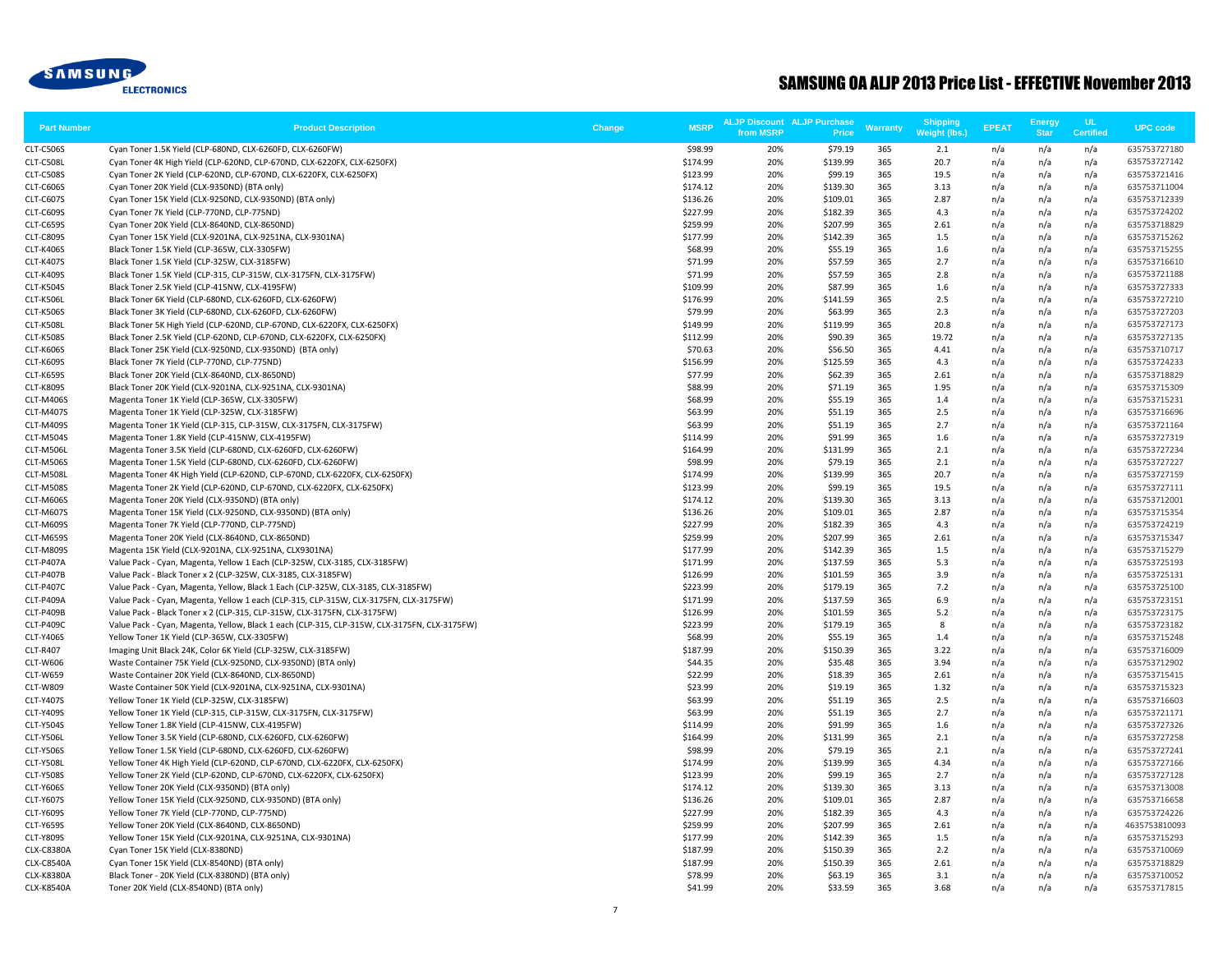

| <b>Part Number</b>               | <b>Product Description</b>                                                                                          | <b>MSRP</b><br>Change | from MSRP  | <b>ALJP Discount ALJP Purchase</b><br><b>Price</b> | Warranty   | <b>Shipping</b><br>Weight (lbs.) | <b>EPEAT</b> | <b>Energy</b><br><b>Star</b> | <b>UL</b><br><b>Certified</b> | <b>UPC code</b>              |
|----------------------------------|---------------------------------------------------------------------------------------------------------------------|-----------------------|------------|----------------------------------------------------|------------|----------------------------------|--------------|------------------------------|-------------------------------|------------------------------|
| <b>CLX-M8380A</b>                | Magenta Toner - 15K Yield (CLX-8380ND) (BTA only)                                                                   | \$187.99              | 20%        | \$150.39                                           | 365        | 2.2                              | n/a          | n/a                          | n/a                           | 635753710076                 |
| CLX-M8540A                       | Magenta Toner 15K Yield (CLX-8540ND) (BTA only)                                                                     | \$187.99              | 20%        | \$150.39                                           | 365        | 2.61                             | n/a          | n/a                          | n/a                           | 635753718836                 |
| CLX-Y8380A                       | Yellow Toner - 15K Yield (CLX-8380ND) (BTA only)                                                                    | \$187.99              | 20%        | \$150.39                                           | 365        | 2.2                              | n/a          | n/a                          | n/a                           | 635753710083                 |
| <b>CLX-Y8540A</b>                | Yellow Toner 15K Yield (CLX-8540ND) (BTA only)                                                                      | \$187.99              | 20%        | \$150.39                                           | 365        | 2.61                             | n/a          | n/a                          | n/a                           | 635753718843                 |
| <b>Toner and Supplies - Mono</b> |                                                                                                                     |                       |            |                                                    |            |                                  |              |                              |                               |                              |
| ML-1710D3                        | 3K Page Toner Cartridge for ML-1510, ML-1710/1740/1750                                                              | \$114.99              | 20%        | \$91.99                                            | 365        | 2.1                              | n/a          | n/a                          | n/a                           | 635753622119                 |
| ML-2250D5                        | Toner 5K Yield (ML-2250, ML-2251N, ML-2251NP, ML-2251W)                                                             | \$141.99              | 20%        | \$113.59                                           | 365        | 2.8                              | n/a          | n/a                          | n/a                           | 635753622287                 |
| ML-3560D6                        | Toner 6K Yield (ML-3560, ML-3561N, ML-3561ND)                                                                       | \$183.99              | 20%        | \$147.19                                           | 365        | 5.0                              | n/a          | n/a                          | n/a                           | 635753624045                 |
| ML-3560DB                        | Toner 12K High Yield (ML-3560, ML-3561N, ML-3561ND)                                                                 | \$234.99              | 20%        | \$187.99                                           | 365        | 5.3                              | n/a          | n/a                          | n/a                           | 635753624052                 |
| ML-4500D3                        | Toner 2.5K Yield (ML-4500, ML-4600)                                                                                 | \$101.99              | 20%        | \$81.59                                            | 365        | 2.0                              | n/a          | n/a                          | n/a                           | 635753620528                 |
| ML-D1630A                        | Toner 2K Yield (ML-1630, ML-1630W, SCX-4500, SCX-4500W)                                                             | \$94.99               | 20%        | \$75.99                                            | 365        | 2.5                              | n/a          | n/a                          | n/a                           | 635753620955                 |
| <b>ML-D2850A</b>                 | Toner 2K Yield (ML-2851ND)                                                                                          | \$81.99               | 20%        | \$65.59                                            | 365        | 3.28                             | n/a          | n/a                          | n/a                           | 635753623239                 |
| ML-D2850B                        | Toner 5K High Yield (ML-2851ND)                                                                                     | \$136.99              | 20%        | \$109.59                                           | 365        | 3.5                              | n/a          | n/a                          | n/a                           | 635753623246                 |
| ML-D3050A                        | Toner 4K Yield (ML-3051N, ML-3051ND)                                                                                | \$144.99              | 20%        | \$115.99                                           | 365        | 3.3                              | n/a          | n/a                          | n/a                           | 635753630077                 |
| ML-D3050B                        | Toner 8K High Yield (ML-3051N, ML-3051ND)                                                                           | \$174.99              | 20%        | \$139.99                                           | 365        | 3.7                              | n/a          | n/a                          | n/a                           | 635753630084                 |
| ML-D3470A                        | Toner 4K Yield (ML-3471, ML-3471ND)                                                                                 | \$149.99<br>\$247.99  | 20%<br>20% | \$119.99                                           | 365        | 3.2                              | n/a          | n/a                          | n/a                           | 635753620689                 |
| ML-D3470B<br>ML-D4550A           | Toner 10K High Yield (ML-3471, ML-3471ND)<br>Toner 10K Yield (ML-4050N, ML-4050ND, ML-4551N, ML-4551ND, ML-4551NDR) | \$209.99              | 20%        | \$198.39<br>\$167.99                               | 365<br>365 | 3.8<br>5.4                       | n/a<br>n/a   | n/a<br>n/a                   | n/a<br>n/a                    | 635753620672<br>635753623093 |
| ML-D4550B                        | Toner 20K High Yield (ML-4050N, ML-4050ND, ML-4551N, ML-4551ND, ML-4551NDR)                                         | \$279.99              | 20%        | \$223.99                                           | 365        | 5.9                              | n/a          | n/a                          | n/a                           | 635753624090                 |
| MLT-D101S                        | Toner 1.5K Yield (ML-2165W, SCX-3405FW, SF-760P)                                                                    | \$82.99               | 20%        | \$66.39                                            | 365        | 1.4                              | n/a          | n/a                          | n/a                           | 635753619386                 |
| MLT-D103L                        | High Yield Toner 2.5K Yield (ML-2955ND/DW, SCX-4729FD/FW)                                                           | \$97.99               | 20%        | \$78.39                                            | 365        | 2.3                              | n/a          | n/a                          | n/a                           | 635753627169                 |
| MLT-D103S                        | Toner 1.5K Yield (ML-2955ND/DW, SCX-4729FD/FW)                                                                      | \$81.99               | 20%        | \$65.59                                            | 365        | 2.2                              | n/a          | n/a                          | n/a                           | 635753627121                 |
| <b>MLT-D104S</b>                 | Toner 1.5K Yield (ML-1665, ML-1865W)                                                                                | \$82.99               | 20%        | \$66.39                                            | 365        | 3.3                              | n/a          | n/a                          | n/a                           | 635753626643                 |
| MLT-D105L                        | Toner 2.5K High Yield (ML-2525, ML-2525W, ML-2545, SCX-4600, SCX-4623F, SCX-4623FW, SF-650, SF-650P)                | \$102.99              | 20%        | \$82.39                                            | 365        | 2.6                              | n/a          | n/a                          | n/a                           | 635753620450                 |
| MLT-D105S                        | Toner 1.5K Yield (ML-2525, ML-2525W, ML-2545, SCX-4600, SCX-4623F, SCX-4623FW, SF-650, SF-650P)                     | \$86.99               | 20%        | \$69.59                                            | 365        | 2.5                              | n/a          | n/a                          | n/a                           | 635753620443                 |
| <b>MLT-D108S</b>                 | Toner 1.5K Yield (ML-2240)                                                                                          | \$88.99               | 20%        | \$71.19                                            | 365        | 2.6                              | n/a          | n/a                          | n/a                           | 635753621037                 |
| MLT-D109S                        | Toner 2K Yield (SCX-4300)                                                                                           | \$98.99               | 20%        | \$79.19                                            | 365        | 2.2                              | n/a          | n/a                          | n/a                           | 635753621044                 |
| MLT-D116L/XAA                    | High Yield Toner 3K Yield (M2625D, M2825DW, M2875FD, M2875FW)                                                       | \$85.99               | 20%        | \$68.79                                            | 365        | 1.6                              | n/a          | n/a                          | n/a                           | 887276023236                 |
| MLT-D116S/XAA                    | Toner 1.2K Yield (M2625D, M2825DW, M2875FD, M2875FW)                                                                | \$45.99               | 20%        | \$36.79                                            | 365        | 1.5                              | n/a          | n/a                          | n/a                           | 887276023229                 |
| MLT-D119S/SEE                    | Toner 2K Yield (ML-1610/ML-2010/ML-2510/ML-2570/71N/SCX-4521F/FG) \$51.74 \$68.99 \$85.99                           | \$85.99               | 20%        | \$68.79                                            | 365        | 2.3                              | n/a          | n/a                          | n/a                           | 887276015668                 |
| MLT-D203E/XAA                    | Toner 10K Yield (ProXpress M3320ND, M3820DW, M4020ND, M3370FD, M3870FW, M4070FR)                                    | \$213.99              | 20%        | \$171.19                                           | 365        | 3.6                              | n/a          | n/a                          | n/a                           | 04635753800292               |
| MLT-D203L/XAA                    | Toner 5K Yield (ProXpress M3320ND, M3820DW, M4020ND, M3370FD, M3870FW, M4070FR)                                     | \$146.99              | 20%        | \$117.59                                           | 365        | 3.4                              | n/a          | n/a                          | n/a                           | 04635753800285               |
| MLT-D203S/XAA                    | Toner 3K Yield (ProXpress M3320ND, M3820DW, M4020ND, M3370FD, M3870FW, M4070FR)                                     | \$98.99               | 20%        | \$79.19                                            | 365        | 3.2                              | n/a          | n/a                          | n/a                           | 887276024264                 |
| MLT-D203U/XAA                    | Toner 15K Yield (ProXpress M3320ND, M3820DW, M4020ND, M3370FD, M3870FW, M4070FR)                                    | \$219.99              | 20%        | \$175.99                                           | 365        | 4.1                              | n/a          | n/a                          | n/a                           | 887276024622                 |
| MLT-D205E                        | Toner 10K Yield (ML-3712ND, ML-3712DW, SCX-5639FR, SCX-5739FW)                                                      | \$249.99              | 20%        | \$199.99                                           | 365        | 2.6                              | n/a          | n/a                          | n/a                           | 635753625660                 |
| MLT-D205L                        | Toner 5K Yield (ML-3312ND, ML-3712ND, ML-3712DW, SCX-4835FR, SCX-5639FR, SCX-5739FW)                                | \$162.99              | 20%        | \$130.39                                           | 365        | 2.58                             | n/a          | n/a                          | n/a                           | 635753624663                 |
| <b>MLT-D205S</b>                 | Toner 2K Yield (ML-3312ND, ML-3712ND, ML-3712DW, SCX-4835FR, SCX-5639FR, SCX-5739FW)                                | \$87.99               | 20%        | \$70.39                                            | 365        | 2.2                              | n/a          | n/a                          | n/a                           | 635753623666                 |
| MLT-D206L                        | Toner 10K High Yield (SCX-5935FN) (BTA only)                                                                        | \$156.99              | 20%        | \$125.59                                           | 365        | 4.1                              | n/a          | n/a                          | n/a                           | 635753612196                 |
| MLT-D208L                        | Toner 10K High Yield (SCX-5635FN, SCX-5835FN)                                                                       | \$219.99              | 20%        | \$175.99                                           | 365        | 4.1                              | n/a          | n/a                          | n/a                           | 635753612219                 |
| MLT-D208L-TAA                    | Toner 10K High Yield (SCX-5635FN, SCX-5835FN)                                                                       | \$219.99              | 20%        | \$175.99                                           | 365        | 4.1                              | n/a          | n/a                          | n/a                           | 635753612080                 |
| <b>MLT-D208S</b>                 | Toner 4K Yield (SCX-5635FN, SCX-5835FN)                                                                             | \$108.99              | 20%        | \$87.19                                            | 365        | 3.5                              | n/a          | n/a                          | n/a                           | 635753612202                 |
| MLT-D209L<br>MLT-D209L-TAA       | Toner 5K High Yield (ML-2855ND, SCX-4826FN, SCX-4828FN)<br>Toner 5K High Yield - ML-2855ND                          | \$132.99<br>\$132.99  | 20%<br>20% | \$106.39                                           | 365<br>365 | 3.3<br>3.3                       | n/a          | n/a                          | n/a                           | 635753621020<br>635753629026 |
| <b>MLT-D209S</b>                 | Toner 2K Yield (ML-2855ND, SCX-4826FN, SCX-4828FN)                                                                  | \$92.99               | 20%        | \$106.39<br>\$74.39                                | 365        | 3.2                              | n/a<br>n/a   | n/a<br>n/a                   | n/a<br>n/a                    | 635753621013                 |
| MLT-D305L                        | Toner 15K Yield (ML-3750ND)                                                                                         | \$291.99              | 20%        | \$233.59                                           | 365        | 4.1                              | n/a          | n/a                          | n/a                           | 635753612301                 |
| MLT-D307E                        | Toner 20K Extra High Yield (ML-4512ND, ML-5012ND, ML-5017ND)                                                        | \$303.99              | 20%        | \$243.19                                           | 365        | 2.7                              | n/a          | n/a                          | n/a                           | 635753627282                 |
| MLT-D307L                        | Toner 15K High Yield (ML-4512ND, ML-5012ND, ML-5017ND)                                                              | \$248.99              | 20%        | \$199.19                                           | 365        | 2.5                              | n/a          | n/a                          | n/a                           | 635753627374                 |
| <b>MLT-D307S</b>                 | Toner 7K Yield (ML-4512ND, ML-5012ND, ML-5017ND)                                                                    | \$181.99              | 20%        | \$145.59                                           | 365        | 2.1                              | n/a          | n/a                          | n/a                           | 635753627473                 |
| <b>MLT-D307U</b>                 | Toner 30K Ultra High Yield (ML-4512ND, ML-5012ND, ML-5017ND)                                                        | \$368.99              | 20%        | \$295.19                                           | 365        | 3.2                              | n/a          | n/a                          | n/a                           | 635753625493                 |
| MLT-D309E                        | Toner 40K Extra High Yield (ML-5512ND, ML-6512ND)                                                                   | \$394.99              | 20%        | \$315.99                                           | 365        | 4.7                              | n/a          | n/a                          | n/a                           | 635753625554                 |
| MLT-D309L                        | Toner 30K Yield (ML-5512ND, ML-6512ND)                                                                              | \$337.99              | 20%        | \$270.39                                           | 365        | 4.3                              | n/a          | n/a                          | n/a                           | 635753621129                 |
| <b>MLT-D309S</b>                 | Toner 10K Yield (ML-5512ND, ML-6512ND)                                                                              | \$224.99              | 20%        | \$179.99                                           | 365        | 3.4                              | n/a          | n/a                          | n/a                           | 635753621143                 |
| <b>MLT-D709S</b>                 | Toner 25K Yield (SCX-8123NA, SCX-8128NA                                                                             | \$98.99               | 20%        | \$79.19                                            | 365        | 2.6                              | n/a          | n/a                          | n/a                           | 635753618983                 |
| <b>MLT-K606S</b>                 | Toner 35K Yield (SCX-8030ND, SCX-8040ND) (BTA only)                                                                 | \$89.08               | 20%        | \$71.26                                            | 365        | 5.9                              | n/a          | n/a                          | n/a                           | 635753618976                 |
| MLT-K607S                        | Toner 20K Yield (SCX-8030ND, SCX-8040ND) (BTA only)                                                                 | \$53.44               | 20%        | \$42.75                                            | 365        | 5.1                              | n/a          | n/a                          | n/a                           | 635753619676                 |
| <b>MLT-P105A</b>                 | Value Pack 5,000 Page Yield - Black Toner x 2 (ML-2525/W, ML-2545, SCX-4600, SCX-4623F/FW, SF-650)                  | \$174.99              | 20%        | \$139.99                                           | 365        | 9.7                              | n/a          | n/a                          | n/a                           | 887276002668                 |
| MLT-P206A                        | Value Pack - Black Toner x 2 (SCX-5935FN) (BTA only)                                                                | \$199.99              | 20%        | \$159.99                                           | 365        | 15.4                             | n/a          | n/a                          | n/a                           | 635753612066                 |
| MLT-P208A                        | Value Pack - Black Toner x 2 (SCX-5835FN, SCX-5635FN)                                                               | \$324.99              | 20%        | \$259.99                                           | 365        | 15.4                             | n/a          | n/a                          | n/a                           | 635753612240                 |
|                                  |                                                                                                                     |                       |            |                                                    |            |                                  |              |                              |                               |                              |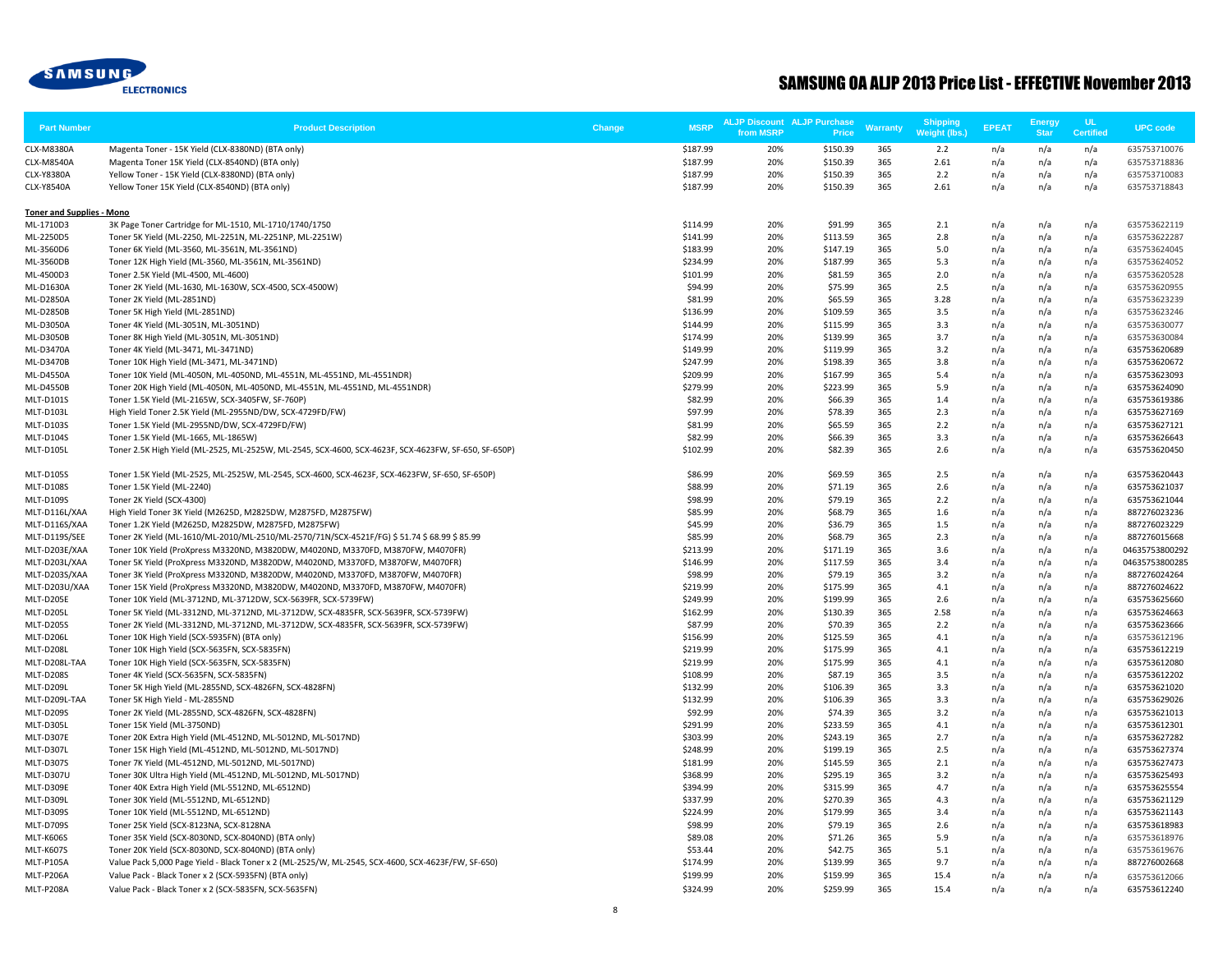

| <b>Part Number</b>                | <b>Product Description</b>                                                                                                                                                     | <b>MSRP</b><br>Change | from MSRP  | <b>ALJP Discount ALJP Purchase</b><br><b>Price</b> | <b>Warranty</b> | <b>Shipping</b><br>Weight (lbs.) | <b>EPEAT</b> | <b>Energy</b><br><b>Star</b> | <b>UL</b><br>Certified | <b>UPC code</b>              |
|-----------------------------------|--------------------------------------------------------------------------------------------------------------------------------------------------------------------------------|-----------------------|------------|----------------------------------------------------|-----------------|----------------------------------|--------------|------------------------------|------------------------|------------------------------|
| SCX-4100D3                        | Toner 3K Yield (SCX-4100)                                                                                                                                                      | \$119.99              | 20%        | \$95.99                                            | 365             | 2.2                              | n/a          | n/a                          | n/a                    | 635753618013                 |
| SCX-4216D3                        | Toner 3K Yield (SCX-4016 SCX-4116, SCX-4216F, SF-560, SF-565P, SF-766P)                                                                                                        | \$119.99              | 20%        | \$95.99                                            | 365             | 2.3                              | n/a          | n/a                          | n/a                    | 635753611328                 |
| SCX-4720D3                        | Toner 3K Yield (SCX-4720F, SCX-4720FN)                                                                                                                                         | \$119.99              | 20%        | \$95.99                                            | 365             | 2.6                              | n/a          | n/a                          | n/a                    | 635753611625                 |
| SCX-4720D5                        | Toner 5K High Yield (SCX-4720F, SCX-4720FN)                                                                                                                                    | \$141.99              | 20%        | \$113.59                                           | 365             | 2.7                              | n/a          | n/a                          | n/a                    | 635753611632                 |
| SCX-5312D6                        | Toner - 7.5K Yield (SCX-5112, SCX-5312F, SCX-5115, SCX-5315F, Msys-830, Msys-835P, ) (BTA only)                                                                                | \$177.99              | 20%        | \$142.39                                           | 365             | 2.6                              | n/a          | n/a                          | n/a                    | 635753610758                 |
| SCX-6320D8                        | Toner - 8K Yield (SCX-6220, SCX-6320F) (BTA only)                                                                                                                              | \$79.99               | 20%        | \$63.99                                            | 365             | 2.9                              | n/a          | n/a                          | n/a                    | 635753619102                 |
| SCX-D4200A                        | Toner 3K Yield (SCX-4200)                                                                                                                                                      | \$127.99              | 20%        | \$102.39                                           | 365             | 2.2                              | n/a          | n/a                          | n/a                    | 635753615494                 |
| <b>SCX-D4725A</b>                 | Toner 3K Yield (SCX-4725F, SCX-4725FN)                                                                                                                                         | \$119.99              | 20%        | \$95.99                                            | 365             | 2.3                              | n/a          | n/a                          | n/a                    | 635753614114                 |
| <b>SCX-D5530A</b>                 | Toner - 4K Yield (ML-5530FN) (BTA only)                                                                                                                                        | \$148.99              | 20%        | \$119.19                                           | 365             | 3.4                              | n/a          | n/a                          | n/a                    | 635753610031                 |
| <b>SCX-D5530B</b>                 | Toner - 8K Yield (ML-5530FN) (BTA only)                                                                                                                                        | \$179.99              | 20%        | \$143.99                                           | 365             | 3.6                              | n/a          | n/a                          | n/a                    | 635753610048                 |
| <b>SCX-D6555A</b>                 | 25K Page Toner Cartridge for SCX-6555N, SCX-6545N (BTA only)                                                                                                                   | \$87.99               | 20%        | \$70.39                                            | 365             | 3.6                              | n/a          | n/a                          | n/a                    | 635753610291                 |
| SF-D560RA                         | Toner 3K Yield (SF-560R, SF-565PR)                                                                                                                                             | \$119.99              | 20%        | \$95.99                                            | 365             | 2.2                              | n/a          | n/a                          | n/a                    | 635753610284                 |
|                                   | Drums, Image Transfer Units, Waste Units                                                                                                                                       |                       |            |                                                    |                 |                                  |              |                              |                        |                              |
| CLP-R300A                         | Imaging Unit Black 20K, Color 12.5K Yield (CLP-300, CLP-300N, CLX-2160N, CLX-3160N, CLX-3160FN)                                                                                | \$124.99              | 20%        | \$99.99                                            | 365             | 8.8                              | n/a          | n/a                          | n/a                    | 635753725315                 |
| <b>CLP-T660B</b>                  | Transfer Belt 50K Yield (CLP-610N, CLP-660N, CLP-660ND, CLX-6200FX, CLX-6210FX, CLX-6240FX)                                                                                    | \$249.99              | 20%        | \$199.99                                           | 365             | 5.08                             | n/a          | n/a                          | n/a                    | 635753721027                 |
| CLP-W300A                         | Waste Container Black 5K, Color 1.25K Yield (CLP-300, CLP-300N, CLX-2160N, CLX-3160N, CLX-3160FN)                                                                              | \$13.99               | 20%        | \$11.19                                            | 365             | 0.05                             | n/a          | n/a                          | n/a                    | 635753725292                 |
| <b>CLT-R406</b>                   | Imaging Unit Black 16K, Color 4K Yield (CLP-365W, CLX-3305FW)                                                                                                                  | \$122.99              | 20%        | \$98.39                                            | 365             | 2.6                              | n/a          | n/a                          | n/a                    | 635753715385                 |
| <b>CLT-R407</b>                   | Imaging Unit Black 24K, Color 6K Yield (CLP-325W, CLX-3185, CLX-3185FW)                                                                                                        | \$187.99              | 20%        | \$150.39                                           | 365             | 3.22                             | n/a          | n/a                          | n/a                    | 635753716009                 |
| <b>CLT-R409</b>                   | Imaging Unit Black 24K, Color 6K Yield (CLP-315,CLP-315W,CLX-3170,CLX-3175,CLX-3175FN,CLX-3175FW)                                                                              | \$187.99              | 20%        | \$150.39                                           | 365             | 0.64                             | n/a          | n/a                          | n/a                    | 635753721195                 |
| CLT-R607C                         | Imaging Unit Cyan 75K Yield (CLX-9250ND, CLX-9350ND) (BTA only)                                                                                                                | \$156.05              | 20%        | \$124.84                                           | 365             | 7.18                             | n/a          | n/a                          | n/a                    | 635753714449                 |
| CLT-R607K                         | Imaging Unit Black 75K Yield (CLX-9250ND, CLX-9350ND) (BTA only)                                                                                                               | \$114.99              | 20%        | \$91.99                                            | 365             | 7.18                             | n/a          | n/a                          | n/a                    | 635753719956                 |
| CLT-R607M                         | Imaging Unit Magenta 75K Yield (CLX-9250ND, CLX-9350ND) (BTA only)                                                                                                             | \$156.05              | 20%        | \$124.84                                           | 365             | 7.18                             | n/a          | n/a                          | n/a                    | 635753712346                 |
| CLT-R607Y                         | Imaging Unit Yellow 75K Yield (CLX-9250ND, CLX-9350ND) (BTA only)                                                                                                              | \$156.05              | 20%        | \$124.84                                           | 365             | 7.18                             | n/a          | n/a                          | n/a                    | 635753717778                 |
| <b>CLT-R659</b>                   | CMYK Imaging Unit 40K Yield (CLX-8640ND, CLX-8650ND)                                                                                                                           | \$117.99              | 20%        | \$94.39                                            | 365             | 2.61                             | n/a          | n/a                          | n/a                    | 635753715408                 |
| <b>CLT-R809</b>                   | Imaging Unit Kit 50K Yield (CLX-9201NA, CLX-9251NA, CLX-9301NA)                                                                                                                | \$155.99              | 20%        | \$124.79                                           | 365             | 1.9                              | n/a          | n/a                          | n/a                    | 635753715316                 |
| <b>CLT-T508</b>                   | Transfer Belt 50K Yield (CLP-620ND, CLP-670ND, CLX-6220FX, CLX-6250FX, CLP-775ND)                                                                                              | \$248.99              | 20%        | \$199.19                                           | 365             | TBA                              | n/a          | n/a                          | n/a                    | 635753720006                 |
| <b>CLT-T609</b>                   | Transfer Belt 50K Yield (CLP-770ND)                                                                                                                                            | \$349.99              | 20%        | \$279.99                                           | 365             | 6                                | n/a          | n/a                          | n/a                    | 635753724240                 |
| CLT-W406                          | Waste Toner Bottle Black 7K, Color 1.75K Yield (CLP-365W, CLX-3305FW)                                                                                                          | \$16.99               | 20%        | \$13.59                                            | 365             | 0.3                              | n/a          | n/a                          | n/a                    | 635753715392                 |
| <b>CLT-W409</b>                   | Waste Container Black 10K, Color 2.5K Yield (CLP-315/W,CLX-3175FN/FW, CLP-325W, CLX-3185FW)                                                                                    | \$16.99               | 20%        | \$13.59                                            | 365             | 0.4                              | n/a          | n/a                          | n/a                    | 635753721201                 |
| <b>CLT-W504</b>                   | Waste Toner Bottle Black 14K, Color 3.5K Yield (CLP-415NW, CLX-4195FW)                                                                                                         | \$24.99               | 20%        | \$19.99                                            | 365             | 0.28                             | n/a          | n/a                          | n/a                    | 635753727340                 |
| <b>CLT-W506</b>                   | Waste Toner Bottle Black 14K, Color 3.5K Yield (CLP-680ND, CLX-6260FD, CLX-6260FW)                                                                                             | \$24.99               | 20%        | \$19.99                                            | 365             | 0.35                             | n/a          | n/a                          | n/a                    | 635753727265                 |
| MLT-R116/SEE                      | Imaging Unit 9K Yield (M2625D, M2825DW, M2875FD, M2875FW)                                                                                                                      | \$73.99               | 20%        | \$59.19                                            | 365             | 1.6                              | n/a          | n/a                          | n/a                    | 887276987637                 |
| <b>CLX-R8540C</b>                 | Imaging Unit Cyan 30K Yield (CLX-8540ND) (BTA only)                                                                                                                            | \$135.99              | 20%        | \$108.79                                           | 365             | 5.69                             | n/a          | n/a                          | n/a                    | 635753717822                 |
| <b>CLX-R8540K</b>                 | Imaging Unit Black 30K Yield (CLX-8540ND) (BTA only)                                                                                                                           | \$107.99              | 20%        | \$86.39                                            | 365             | 5.69                             | n/a          | n/a                          | n/a                    | 635753715842                 |
| CLX-R8540M                        | Imaging Unit Magenta 30K Yield (CLX-8540ND) (BTA only)                                                                                                                         | \$135.99              | 20%        | \$108.79                                           | 365             | 5.69                             | n/a          | n/a                          | n/a                    | 635753715828                 |
| <b>CLX-R8540Y</b>                 | Imaging Unit Yellow 30K Yield (CLX-8540ND) (BTA only)                                                                                                                          | \$135.99              | 20%        | \$108.79                                           | 365             | 5.69                             | n/a          | n/a                          | n/a                    | 635753715835                 |
| CLX-W8380A                        | 48K Waste Container (CLX-8380ND; CLX-8540ND) (BTA only)                                                                                                                        | \$19.99               | 20%        | \$15.99                                            | 365             | 2.2                              | n/a          | n/a                          | n/a                    | 635753710137                 |
| <b>MLT-R307</b>                   | Imaging Unit 60K Yield (ML-4512ND, ML-5012ND, ML-5017ND)                                                                                                                       | \$166.99              | 20%        | \$133.59                                           | 365             | 4.4                              | n/a          | n/a                          | n/a                    | 635753625479                 |
| <b>MLT-R309</b>                   | Imaging Unit 80K Yield (ML-5512ND, ML-6512ND)                                                                                                                                  | \$212.99              | 20%<br>20% | \$170.39                                           | 365<br>365      | 6.9                              | n/a          | n/a                          | n/a                    | 635753621136                 |
| MLT-R607K<br><b>MLT-R709</b>      | Imaging Unit 100K Yield (SCX-8030ND, SCX-8040ND) (BTA only)<br>Imaging Unit Black 100K Yield (SCX-8123NA, SCX-8128NA)                                                          | \$174.98<br>\$218.99  | 20%        | \$139.98<br>\$175.19                               | 365             | 7.6<br>1.44                      | n/a          | n/a                          | n/a                    | 635753613858                 |
|                                   | Waste Container 300K (SCX-8030ND, SCX-8040ND) (BTA only)                                                                                                                       | \$50.90               | 20%        | \$40.72                                            | 365             |                                  | n/a          | n/a<br>n/a                   | n/a                    | 635753618990<br>635753614947 |
| <b>MLT-W606</b>                   | Waste Container 100K Yield (SCX-8123NA, SCX-8128NA) \$ 12.00 \$ 14.99 \$ 23.99                                                                                                 | \$23.99               | 20%        | \$19.19                                            | 365             | 1.1<br>0.67                      | n/a          |                              | n/a<br>n/a             |                              |
| MLT-W709                          |                                                                                                                                                                                | \$198.99              | 20%        | \$159.19                                           | 365             | 1.28                             | n/a          | n/a                          |                        | 635753619027                 |
| SCX-5315R2<br>SCX-6320R2          | OPC Drum - 15K Yield (SCX-Msys-830, Msys-835P, SCX-5112, SCX-5312F, SCX-5115, SCX-5315F) (BTA only)<br>Image Transfer Unit - 20K Yield (SCX-6220, SCX-6320F series) (BTA only) | \$73.99               | 20%        | \$59.19                                            | 365             | 1.5                              | n/a<br>n/a   | n/a<br>n/a                   | n/a<br>n/a             | 635753611410<br>635753619119 |
| SCX-R6555A                        | 80K Yield Image Drum for SCX-6555N, SCX-6545N (BTA only)                                                                                                                       | \$191.99              | 20%        | \$153.59                                           | 365             | 5.3                              |              | n/a                          |                        | 635753610307                 |
|                                   |                                                                                                                                                                                |                       |            |                                                    |                 |                                  | n/a          |                              | n/a                    |                              |
| <b>Paper Handling Accessories</b> |                                                                                                                                                                                |                       |            |                                                    |                 |                                  |              |                              |                        |                              |
| <b>CLP-S680A</b>                  | 520-Sheet Cassette Tray (CLP-680ND, CLX-6260FD, CLX-6260FW)                                                                                                                    | \$261.99              | 30%        | \$183.39                                           | 365             | 11                               | n/a          | n/a                          | n/a                    | 635753711011                 |
| CLP-S775A/ELS                     | Second Paper Cassette Tray - 500 Sheets (CLP-775ND/XAC)                                                                                                                        | \$285.99              | 30%        | \$200.19                                           | 365             | 28.7                             | n/a          | n/a                          | n/a                    | 8806071306292                |
| CLX-DSK20M                        | SCF+Stand - 520 sheets (CLX-8640ND, CLX-8650ND)                                                                                                                                | \$816.99              | 30%        | \$571.89                                           | 365             | 48.5                             | n/a          | n/a                          | n/a                    | 635753715743                 |
| CLX-BRG200                        | Bridge Unit for Finsher (CLX-9250ND, CLX-9350ND, SCX-8030ND, SCX-8040ND) (BTA only)                                                                                            | \$396.00              | 30%        | \$277.20                                           | 365             | 13.45                            | n/a          | n/a                          | TBA                    | 635753715453                 |
| CLX-DHK11C                        | Cassette Heater (CLX-9201NA, CLX-9251NA, CLX-9301NA) \$ 55.58 \$ 57.99 \$ 131.99                                                                                               | \$131.99              | 30%        | \$92.39                                            | 365             | 10.03                            | n/a          | n/a                          | n/a                    | 635753717976                 |
| CLX-FIN40L                        | 3,250 Sheet Finisher (CLX-9250ND, CLX-9350ND, SCX-8030ND, SCX-8040ND) (BTA only)                                                                                               | \$3,520.00            | 30%        | \$2,464.00                                         | 365             | 218.3                            | n/a          | n/a                          | Yes                    | 635753715668                 |
| CLX-FIN40S                        | 1,250 Sheet Finisher (CLX-9250ND, CLX-9350ND, SCX-8030ND, SCX-8040ND) (BTA only)                                                                                               | \$1,760.00            | 30%        | \$1,232.00                                         | 365             | 66.4                             | n/a          | n/a                          | Yes                    | 635753713329                 |
| CLX-PFP000                        | Dual Cassette Feeder (CLX-9250ND, CLX-9350ND, SCX-8030ND, SCX-8040ND) (BTA only)                                                                                               | \$1,276.00            | 30%        | \$893.20                                           | 365             | 73.41                            | n/a          | n/a                          | n/a                    | 635753715446                 |
| CLX-PFP100                        | Dual Cassette Feeder (CLX-9201NA, CLX-9251NA, CLX-9301NA, SCX-8123NA, SCX-8128NA)                                                                                              | \$949.99              | 30%        | \$664.99                                           | 365<br>365      | 51.76                            | n/a          | n/a                          | n/a                    | 635753715712                 |
| CLX-DSK20M                        | SCF+Stand - 520 sheets (CLX-8640ND, CLX-8650ND)                                                                                                                                | \$816.99              | 30%        | \$571.89                                           |                 | 48.5                             | n/a          | n/a                          | n/a                    | 635753715743                 |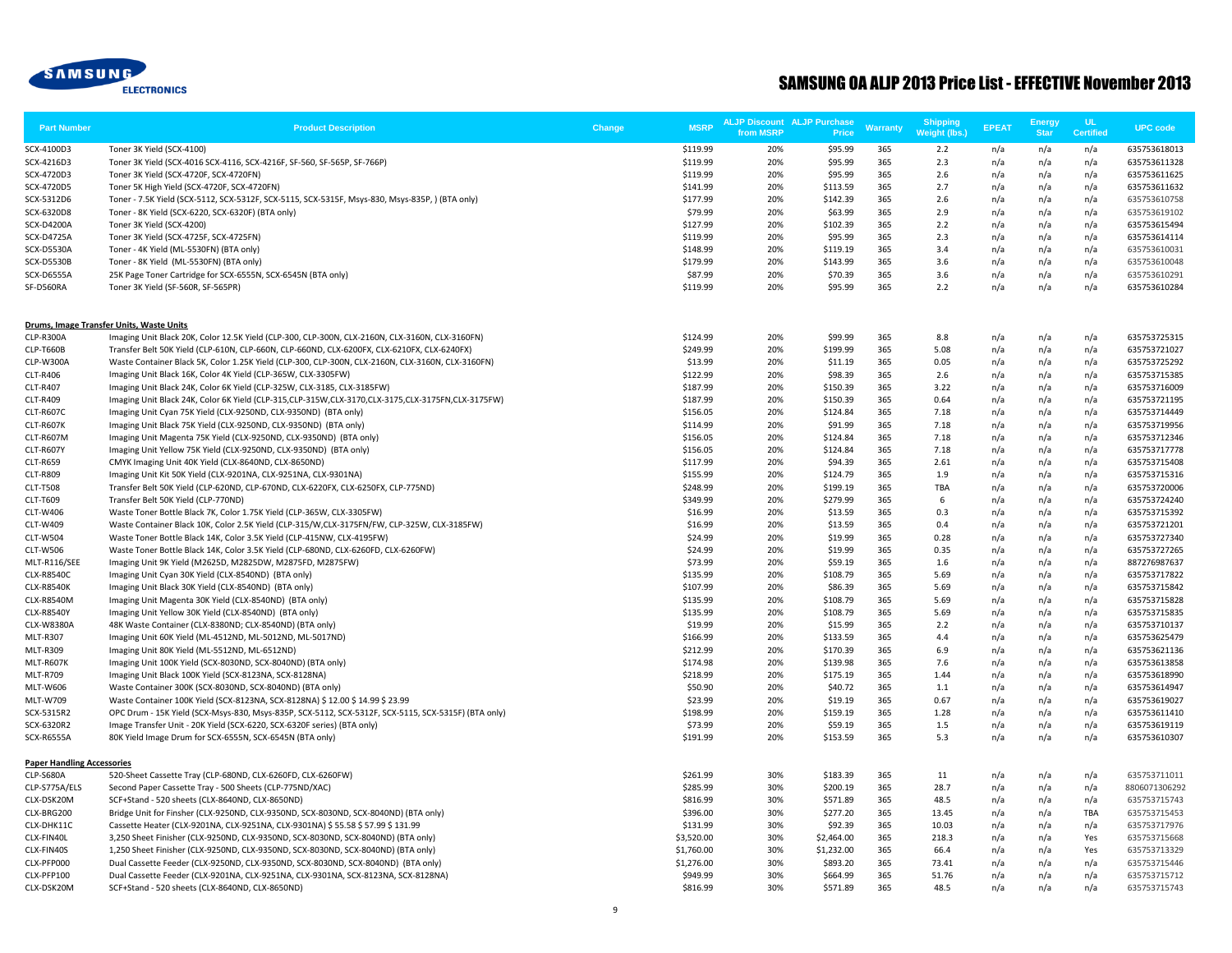

| <b>Part Number</b>                     | <b>Product Description</b>                                                                                    | Change | <b>MSRP</b> | <b>ALJP Discount ALJP Purchase</b><br>from MSRP | Price      | <b>Warranty</b> | <b>Shipping</b><br>Weight (lbs.) | <b>EPEAT</b> | <b>Energy</b><br><b>Star</b> | <b>UL</b><br><b>Certified</b> | <b>UPC code</b> |
|----------------------------------------|---------------------------------------------------------------------------------------------------------------|--------|-------------|-------------------------------------------------|------------|-----------------|----------------------------------|--------------|------------------------------|-------------------------------|-----------------|
| <b>CLX-S8640T</b>                      | Triple Cassette Feeder - 1,560 sheets (CLX-8640ND, CLX-8650ND)                                                |        | \$1,100.99  | 30%                                             | \$770.69   | 365             | 75                               | n/a          | n/a                          | n/a                           | 635753715927    |
| ML-H6512A                              | High Capacity Feeder - 2,000 Sheets (ML-5512ND, ML-6512ND)                                                    |        | \$928.99    | 30%                                             | \$650.29   | 365             | 72.8                             | n/a          | n/a                          | n/a                           | 635753626582    |
| ML-S3712A                              | 520 Sheet Paper Cassette Tray - (ML-3312ND, ML-3712ND/DW, SCX-4835FR, SCX-5639FR, SCX-5739FW)                 |        | \$285.99    | 30%                                             | \$200.19   | 365             | 27.4                             | n/a          | n/a                          | n/a                           | 635753626476    |
| ML-S5012A                              | Second Paper Cassette - 520 Sheets (ML-4512ND, ML-5012ND, ML-5017ND)                                          |        | \$371.99    | 30%                                             | \$260.39   | 365             | 26.24                            | n/a          | n/a                          | n/a                           | 635753622645    |
| ML-S6512A                              | Second Paper Cassette - 520 sheets (ML-5512ND, ML-6512ND)                                                     |        | \$428.99    | 30%                                             | \$300.29   | 365             | 29.1                             | n/a          | n/a                          | n/a                           | 635753621549    |
| SL-SCF3800/SEE                         | Secondary Paper Tray - 520 Sheet Capacity (ProXpress M3320ND, M3820DW, M4020ND, M3370FD, M3870FW,<br>M4070FR) |        | \$285.99    | 30%                                             | \$200.19   | 365             | 16                               | n/a          | n/a                          | n/a                           | 887276985152    |
| SCX-FIN11S                             | 1 Bin Finisher for SCX-6345N, SCX-6545N, SCX-6555N, CLX-8380ND, CLX-8540ND (BTA only)                         |        | \$649.00    | 30%                                             | \$454.30   | 365             | 28                               | n/a          | n/a                          | Yes                           | 635753610109    |
| SCX-FIN20S                             | 2 BinFinisher for SCX-6545N, SCX-6555N, CLX-8380ND, CLX-8540ND (BTA only)                                     |        | \$1,141.00  | 30%                                             | \$798.70   | 365             | 34.61                            | n/a          | n/a                          | Yes                           | 635753611519    |
| SCX-HCF100                             | High Capacity Paper - 2100 Sheets SCX-6555N, SCX-6545N, CLX-8380ND, CLX-8540ND (BTA only)                     |        | \$799.00    | 30%                                             | \$559.30   | 365             | 69                               | n/a          | n/a                          | Yes                           | 635753612158    |
| SCX-JST000                             | Job Separator - (SCX-8030ND, SCX-8040ND) (BTA only)                                                           |        | \$298.26    | 30%                                             | \$208.78   | 365             | 4.7                              | n/a          | n/a                          | Yes                           | 635753655797    |
| <b>SCX-S5835A</b>                      | Second Cassette Paper - 500 Sheets (SCX-5835FN, SCX-5935FN)                                                   |        | \$249.99    | 30%                                             | \$174.99   | 365             | 10.3                             | n/a          | n/a                          | n/a                           | 635753610352    |
| SCX-S6555A                             | Second Paper Cassette - 520 Sheets (SCX-6555N, SCX-6545N, CLX-8540ND) (BTA only)                              |        | \$349.00    | 30%                                             | \$244.30   | 365             | 32                               | n/a          | n/a                          | n/a                           | 635753612158    |
| <b>Networking and Wireless</b>         |                                                                                                               |        | 179.99      |                                                 |            | 365             |                                  |              |                              |                               |                 |
| ML-NWA10L                              | Wireless + Ethernet 10/100 Base Network Card (ML-3471N, ML-4050N, ML-4050ND, CLX-6200 series)                 |        |             | 30%<br>30%                                      | \$125.99   | 365             | 0.23                             | n/a          | n/a                          | n/a                           | 635753630091    |
| ML-NWA40L                              | Wirless Card (CLX-6250FX)<br>Wireless Card (ML-5512ND, ML-6512ND, CLP-775ND)                                  |        | \$212.99    | 30%                                             | \$149.09   | 365             | 0.23                             | n/a          | n/a                          | n/a                           | 635753625844    |
| ML-NWA65L                              |                                                                                                               |        | \$314.99    |                                                 | \$220.49   |                 | 0.71                             | n/a          | n/a                          | n/a                           | 635753621235    |
| <b>Fax Option</b><br>SCX-FAX210        | FAX Kit for CLX-8380ND, SCX-6555N, SCX-6545N (BTA only)                                                       |        | \$499.00    | 30%                                             | \$349.30   | 365             | 0.27                             | n/a          | n/a                          | Yes                           | 635753612103    |
| CLX-FAX150                             | Fax Kit (CLX-9250ND, CLX-9350ND, SCX-8030ND, SCX-8040ND) (BTA only)                                           |        | \$1,276.00  | 30%                                             | \$893.20   | 365             | 1.58                             | n/a          | n/a                          | Yes                           | 635753716870    |
| CLX-FAX160                             | Fax Kit (CLX-9201NA, CLX-9251NA, CLX-9301NA, SCX-8123NA, SCX-8128NA)                                          |        | \$899.99    | 30%                                             | \$629.99   | 365             | 1.58                             | n/a          | n/a                          | Yes                           | 635753715699    |
| CLX-FAX170                             | Fax Kit (CLX-8640ND, CLX-8650ND)                                                                              |        | \$366.99    | 30%                                             | \$256.89   | 365             | 1.58                             | n/a          | n/a                          | Yes                           | 635753715736    |
| CLX-FAX250                             | Dual Fax Kit (CLX-9250ND, CLX-9350ND, SCX-8030ND, SCX-8040ND) (BTA only)                                      |        | \$465.00    | 30%                                             | \$325.50   | 365             | 1.58                             | n/a          | n/a                          | Yes                           | 635753717877    |
| CLX-FAX260                             | Dual Fax Kit (CLX-9250ND, CLX-9350ND, SCX-8030ND, SCX-8040ND) (BTA only)                                      |        | \$465.00    | 30%                                             | \$325.50   | 365             | 1.58                             | n/a          | n/a                          | Yes                           | 635753717884    |
| <b>Memory and Hard Drives</b>          |                                                                                                               |        |             |                                                 |            |                 |                                  |              |                              |                               |                 |
| CLP-MEM202                             | 256 MB SDRAM Memory Upgrade (CLP-610ND/620ND, CLX-6200FX/6210FX/6220FX/6250FX, ML-3312ND/3712series)          |        | \$249.99    | 30%                                             | \$174.99   | 365             | 0.23                             | n/a          | n/a                          | n/a                           | 635753721010    |
| ML-HDK300                              | 160GB Hard Disk Drive (CLX-6250FX) (BTA only)                                                                 |        | \$1,142.99  | 30%                                             | \$800.09   | 365             | 0.7                              | n/a          | n/a                          | n/a                           | 635753710526    |
| ML-HDK425                              | 250GB Hard Disk Drive (CLP-775ND)                                                                             |        | \$614.99    | 30%                                             | \$430.49   | 365             | 1.08                             | n/a          | n/a                          | n/a                           | 635753726329    |
| ML-HDK470                              | 250GB Hard Disk Drive (ML-5512ND, ML-6512ND, ML-5012ND, ML-5017ND)                                            |        | \$614.99    | 30%                                             | \$430.49   | 365             | 1.08                             | n/a          | n/a                          | n/a                           | 635753625325    |
| ML-MEM160                              | 256 MB SDRAM Mem Upgrade (CLP-670ND/770ND, ML-4551NR/NDR, CLX-6220/50FX, SCX-6555N/6545N/4835FR/5x39FR)       |        | \$399.99    | 30%                                             | \$279.99   | 365             | 8.8                              | n/a          | n/a                          | n/a                           | 635753629095    |
| ML-MEM170                              | 512 MB Memory Upgrade CLP-670ND/775ND,CLX-6220FX/6250FX,SCX-5639FR/5739FW,ML-X512ND/501XND                    |        | \$542.99    | 30%                                             | \$380.09   | 365             | 0.67                             | n/a          | n/a                          | n/a                           | 635753625141    |
| ML-MEM370                              | 512 MB Memory Upgrade (CLP-680ND, CLP-415NW, CLX-4195FW, ML-3750ND)                                           |        | \$428.99    | 30%                                             | \$300.29   | 365             | 0.04                             | n/a          | n/a                          | n/a                           | 635753621211    |
| ML-MEM380                              | 1 GB Memory Upgrade (CLX-6260FD, CLX-6260FW)                                                                  |        | \$499.99    | 30%                                             | \$349.99   | 365             | 0.06                             | n/a          | n/a                          | n/a                           | 635753710540    |
| SCX-HDK471                             | Hard Disk Drive (SCX-8123NA, SCX-8128NA)                                                                      |        | \$567.99    | 30%                                             | \$397.59   | 365             | 0.3                              | n/a          | n/a                          | n/a                           | 635753726268    |
| SCX-MEM300                             | 512 MB SDRAM Memory Upgrade (SCX-8030ND, SCX-8040ND) (BTA only)                                               |        | \$276.97    | 30%                                             | \$193.88   | 365             | 0.1                              | n/a          | n/a                          | n/a                           | 635753612097    |
| CLX-MEM300                             | 1GB Memory (CLX-9250ND, CLX-9350ND) (BTA only)                                                                |        | \$440.00    | 30%                                             | \$308.00   | 365             | 0.03                             | n/a          | n/a                          | n/a                           | 635753710779    |
| <b>Misc. Accessories</b><br>SCX-KIT20F | Foreign Device Interface Kit (SCX-6322DN, SCX-6345N/NJ, SCX-6555N/6545N, CLX-8380ND/8540ND) (BTA only)        |        | \$185.99    | 30%                                             | \$130.19   | 365             | 0.49                             | n/a          | n/a                          | n/a                           | 635753612011    |
| CLX-KIT10F                             | Foreign Device Interface Kit (CLX-9250ND, CLX-9350ND, SCX-8030ND, SCX-8040ND) (BTA only)                      |        | \$220.00    | 30%                                             | \$154.00   | 365             | 0.35                             | n/a          | n/a                          | n/a                           | 635753710878    |
| <b>Cabinet Accessories</b>             |                                                                                                               |        |             |                                                 |            |                 |                                  |              |                              |                               |                 |
| ML-DSK65S                              | Short Stand (ML-5012ND, ML-5017ND, ML-5512ND, ML-6512ND)                                                      |        | \$514.99    | 30%                                             | \$360.49   | 365             | 37.7                             | n/a          | n/a                          | n/a                           | 635753717297    |
| SCX-DSK10S                             | Short Cabinet for SCX-6345N, SCX-6545N, SCX-6555N, CLX-8380ND, CLX-8540ND (BTA only)                          |        | \$179.00    | 30%                                             | \$125.30   | 365             | 21.8                             | n/a          | n/a                          | n/a                           | 635753618198    |
| SCX-DSK10T                             | Tall Cabinet for SCX-6345N, SCX-6345NJ, SCX-6545N, SCX-6555N, CLX-8380ND, CLX-8540ND (BTA only)               |        | \$279.00    | 30%                                             | \$195.30   | 365             | 35.3                             | n/a          | n/a                          | n/a                           | 635753618204    |
| CLX-WKT000                             | Working Table (CLX-9250ND, CLX-9350ND, SCX-8030ND, SCX-8040ND) (BTA only)                                     |        | \$63.80     | 30%                                             | \$44.66    | 365             | 0.7                              | n/a          | n/a                          | n/a                           | 635753714876    |
| CLX-WKT001                             | Working Table (CLX-9201NA, CLX-9251NA, CLX-9301NA, SCX-8123NA, SCX-8128NA)                                    |        | \$63.79     | 30%                                             | \$44.65    | 365             | 0.7                              | n/a          | n/a                          | n/a                           | 635753714883    |
| CLX-DSK10T                             | Cabinet (CLX-9250ND, CLX-9350ND, SCX-8030ND, SCX-8040ND) (BTA only)                                           |        | \$264.00    | 30%                                             | \$184.80   | 365             | 46.3                             | n/a          | n/a                          | n/a                           | 635753715514    |
| CLX-DSK20T                             | Cabinet (CLX-9201NA, CLX-9251NA, CLX-9301NA, SCX-8123NA, SCX-8128NA) \$ 85.26 \$ 88.99 \$ 159.99              |        | \$159.99    | 30%                                             | \$111.99   | 365             | 30.53                            | n/a          | n/a                          | n/a                           | 635753715705    |
| <b>Finisher Accessories</b>            |                                                                                                               |        |             |                                                 |            |                 |                                  |              |                              |                               |                 |
| ML-MBT65                               | 4-bin Mailbox (ML-5512ND, ML-6512ND, ML-5012ND, ML-5017ND)                                                    |        | \$614.99    | 30%                                             | \$430.49   | 365             | 13.9                             | n/a          | n/a                          | n/a                           | 635753621433    |
| ML-OCT65                               | 2-bin Finisher (ML-5512ND, ML-6512ND, ML-5012ND, ML-5017ND)                                                   |        | \$414.99    | 30%                                             | \$290.49   | 365             | 24.5                             | n/a          | n/a                          | n/a                           | 635753621334    |
| SCX-MBT40S                             | 4 Bin Mailbox for SCX-6545N, SCX-6555N, CLX-8540ND (BTA only)                                                 |        | \$856.00    | 30%                                             | \$599.20   | 365             | 13.45                            | n/a          | n/a                          | n/a                           | 635753611526    |
| SCX-STP000                             | Staples for SCX-6345N, SCX-6345NJ, SCX-6545N, SCX-6555N, CLX-8540ND Finisher (BTA only)                       |        | \$119.00    | 30%                                             | \$83.30    | 365             | 1.4                              | n/a          | n/a                          | n/a                           | 635753618211    |
| CLX-HCF102                             | High Capacity Feeder (CLX-9250ND, CLX-9350ND, SCX-8030ND, SCX-8040ND) (BTA only)                              |        | \$1,760.00  | 30%                                             | \$1,232.00 | 365             | 72.09                            | n/a          | n/a                          | n/a                           | 635753716313    |
| CLX-JST100                             | Job Separator (CLX-9201NA, CLX-9251NA, CLX-9301NA, SCX-8123NA, SCX-8128NA)                                    |        | \$207.99    | 30%                                             | \$145.59   | 365             | 14.3                             | n/a          | n/a                          | n/a                           | 635753715729    |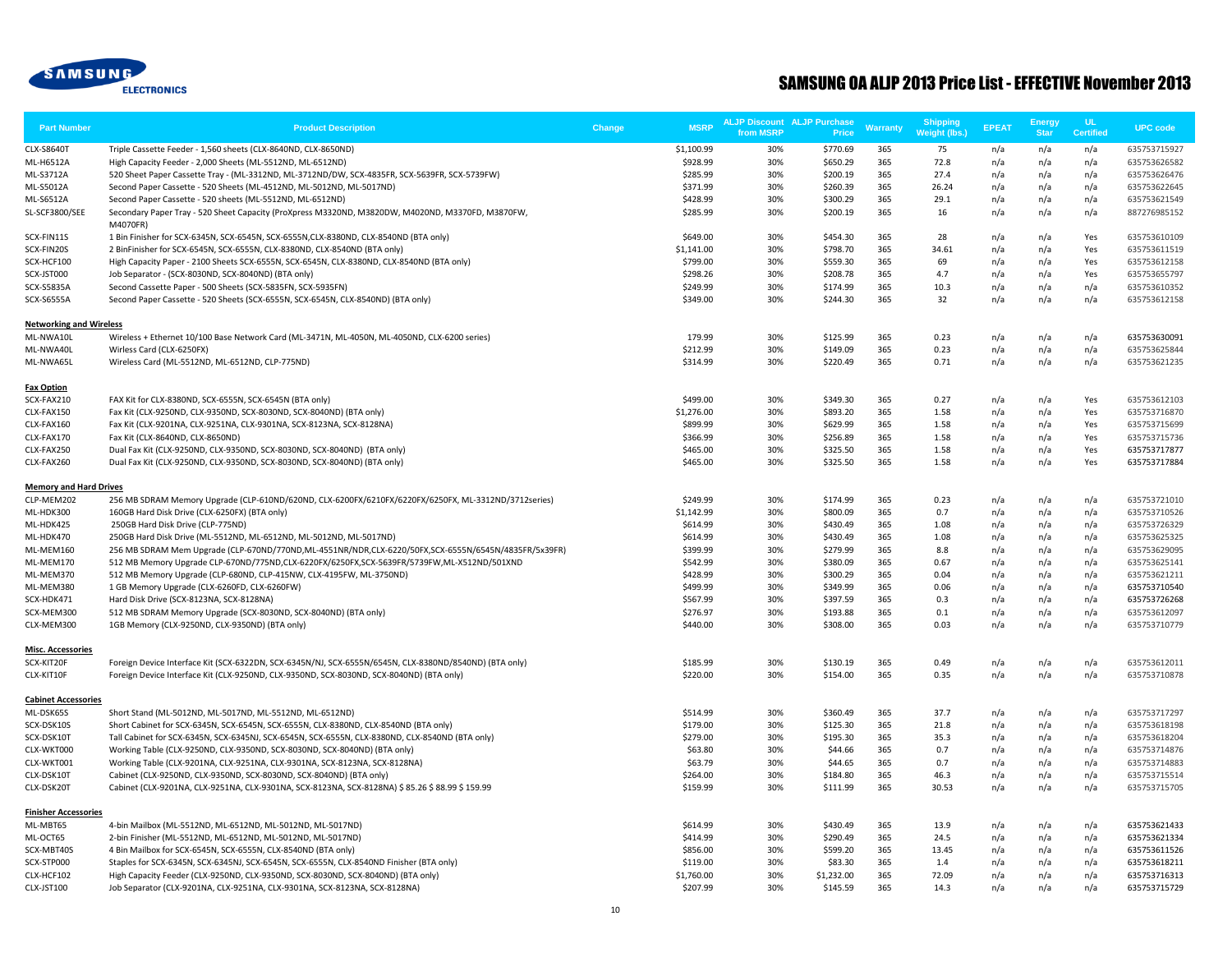

| <b>Part Number</b>                     | <b>Product Description</b>                                                                                                                 | Change | <b>MSRP</b>            | <b>ALJP Discount ALJP Purchase</b><br>from MSRP | Price                | Warranty   | <b>Shipping</b><br>Weight (lbs.) | <b>EPEAT</b> | <b>Energy</b><br><b>Star</b> | <b>UL</b><br><b>Certified</b> | <b>UPC code</b>              |
|----------------------------------------|--------------------------------------------------------------------------------------------------------------------------------------------|--------|------------------------|-------------------------------------------------|----------------------|------------|----------------------------------|--------------|------------------------------|-------------------------------|------------------------------|
| CLX-DHK12C                             | Cassette Heater (CLX-9250ND, CLX-9350ND) (BTA only)                                                                                        |        | \$132.00               | 30%                                             | \$92.40              | 365        | 10.03                            | n/a          | n/a                          | Yes                           | 635753715675                 |
| CLX-STK110                             | Output Tray (CLX-9250ND, CLX-9350ND) (BTA only)                                                                                            |        | \$132.00               | 30%                                             | \$92.40              | 365        | 3.55                             | n/a          | n/a                          | n/a                           | 635753711875                 |
| CLX-FIN25S                             | 2-bin Finisher (CLX-8640ND, CLX-8650ND)                                                                                                    |        | \$1,129.99             | 30%                                             | \$790.99             | 365        | 34.61                            | n/a          | n/a                          | n/a                           | 635753715903                 |
| CLX-FIN50S                             | Inner Finisher (CLX-9201NA, CLX-9251NA, CLX-9301NA, SCX-8123NA, SCX-8128NA)                                                                |        | \$1,079.99             | 30%                                             | \$755.99             | 365        | 18.7                             | n/a          | n/a                          | Yes                           | 635753715682                 |
| CLX-HPU000                             | 2/3 Hole Punch Kit (CLX-9250ND, CLX-9350ND, SCX-8030ND, SCX-8040ND) (BTA only)                                                             |        | \$858.00               | 30%                                             | \$600.60             | 365        | 8.38                             | n/a          | n/a                          | Yes                           | 635753715989                 |
| <b>Maintenance Kits</b>                |                                                                                                                                            |        |                        |                                                 |                      |            |                                  |              |                              |                               |                              |
| ML-PMK65K                              | Maintenance Kit 200K Yield (ML-5512ND, ML-6512ND)                                                                                          |        | \$514.99               | 20%                                             | \$411.99             | 365        | 8.6                              | n/a          | n/a                          | n/a                           | 635753625745                 |
| CLX-V8380A                             | Maintenance Kit 100K Yield (CLX-8380ND, CLX-8540ND) (BTA only)                                                                             |        | \$229.00               | 20%                                             | \$183.20             | 365        | 19                               | n/a          | n/a                          | n/a                           | 635753710267                 |
| <b>SCX-V6345A</b>                      | Maintenance Kit 200K Yield (SCX-6345N, SCX-6345NJ) (BTA only)                                                                              |        | \$299.00               | 20%                                             | \$239.20             | 365        | 5.7                              | n/a          | n/a                          | n/a                           | 635753610598                 |
| SCX-V6345B                             | Maintenance Kit 100K Yield (SCX-6345N, SCX-6345NJ) (BTA only)                                                                              |        | \$149.00               | 20%                                             | \$119.20             | 365        | 8.8                              | n/a          | n/a                          | n/a                           | 635753610604                 |
| <b>SCX-V6555A</b><br><b>SCX-V6555B</b> | Maintenance Kit 250k Yield (SCX-6555N, SCX-6545N) (BTA only)<br>Maintenance Kit 125K Yield (SCX-6555N, SCX-6545N) (BTA only)               |        | \$210.00<br>\$135.00   | 20%<br>20%                                      | \$168.00<br>\$108.00 | 365<br>365 | 5.7<br>8.8                       | n/a<br>n/a   | n/a<br>n/a                   | n/a<br>n/a                    | 635753612127<br>635753612134 |
| CLX-PMK10C                             | Cleaning & Transfer Kit (CLX-9250ND, CLX-9350ND) (BTA only)                                                                                |        | \$114.40               | 20%                                             | \$91.52              | 365        | 5.31                             |              | n/a                          | n/a                           | 635753712971                 |
| CLX-PMK11C                             | Tray Roller Kit (CLX-9250ND, CLX-9350ND) (BTA only)                                                                                        |        | \$39.60                | 20%                                             | \$31.68              | 365        | 2.07                             | n/a<br>n/a   | n/a                          | n/a                           | 635753712988                 |
| CLX-PMK12C                             | DADF Roller Kit (CLX-9250ND, CLX-9350ND) (BTA only)                                                                                        |        | \$33.00                | 20%                                             | \$26.40              | 365        | 2.07                             | n/a          | n/a                          | n/a                           | 635753712995                 |
| CLX-PMK13C                             | MP (bypass) Roller Kit (CLX-9250ND, CLX-9350ND) (BTA only)                                                                                 |        | \$39.60                | 20%                                             | \$31.68              | 365        | 2.07                             | n/a          | n/a                          | n/a                           | 635753717174                 |
| SCX-PMK10K                             | Cleaning & Transfer Kit (SCX-8030ND, SCX-8040ND) (BTA only)                                                                                |        | \$97.59                | 20%                                             | \$78.07              | 365        | 2.07                             | n/a          | n/a                          | n/a                           | 635753717174                 |
| <b>Software Solutions:</b>             |                                                                                                                                            |        |                        |                                                 |                      |            |                                  |              |                              |                               |                              |
| SOL-BPSV1                              | <b>Barcode Solution</b>                                                                                                                    |        | \$357.99               | 30%                                             | \$250.59             | 365        | 0.5                              | n/a          | n/a                          | n/a                           | 635753781281                 |
| SOL-CACV1                              | Samsung Common Access Card (CAC) Security Option                                                                                           |        | \$299.99               | 30%                                             | \$209.99             | 365        | $\mathbf{1}$                     | n/a          | n/a                          | n/a                           | 635753786668                 |
| SOL-CE10V2                             | CounThru Enterprise 2 - (10 Device License / 1 year)                                                                                       |        | \$171.99               | 30%                                             | \$120.39             | 365        | n/a                              | n/a          | n/a                          | n/a                           | 635753783261                 |
| SOL-CE13V2                             | CounThru Enterprise 2 - (100 Device License / 1 year)                                                                                      |        | \$1,571.99             | 30%                                             | \$1,100.39           | 365        | n/a                              | n/a          | n/a                          | n/a                           | 635753782301                 |
| SOL-COT1V2                             | CounThru Pro 2 - (100 Device License / 1 year)                                                                                             |        | \$1,571.99             | 30%                                             | \$1,100.39           | 365        | n/a                              | n/a          | n/a                          | n/a                           | 635753786231                 |
| SOL-COTV2                              | CounThru Pro 2 - (10 Device License / 1 year)                                                                                              |        | \$171.99               | 30%                                             | \$120.39             | 365        | n/a                              | n/a          | n/a                          | n/a                           | 635753780369                 |
| SOL-SLV1                               | SecurThru - 1 Device License                                                                                                               |        | \$358.99               | 30%                                             | \$251.29             | 365        | n/a                              | n/a          | n/a                          | n/a                           | 635753781212                 |
| SOL-ST01V2                             | SmarThru Workflow 2 (1 Device License)                                                                                                     |        | \$428.99               | 30%                                             | \$300.29             | 365        | n/a                              | n/a          | n/a                          | n/a                           | 635753781595                 |
| SOL-ST05V2                             | SmarThru Workflow 2 - (5 Device License)                                                                                                   |        | \$1,285.99             | 30%                                             | \$900.19             | 365        | n/a                              | n/a          | n/a                          | n/a                           | 635753781571                 |
| SOL-ST15V2                             | SmarThru Workflow 2 - (15 Device License)                                                                                                  |        | \$2,285.99             | 30%                                             | \$1,600.19           | 365        | n/a                              | n/a          | n/a                          | n/a                           | 635753781519                 |
| SOL-ST30V2                             | SmarThru Workflow 2 - (30 Device License)                                                                                                  |        | \$2,857.99             | 30%                                             | \$2,000.59           | 365        | n/a                              | n/a          | n/a                          | n/a                           | 635753781526                 |
| SOL-STWFV2                             | SmarThru Workflow 2 - (100 Device License)                                                                                                 |        | \$5,714.99             | 30%                                             | \$4,000.49           | 365        | n/a                              | n/a          | n/a                          | n/a                           | 635753781588                 |
| <b>Installation Offer:</b>             |                                                                                                                                            |        |                        |                                                 |                      |            |                                  |              |                              |                               |                              |
| P-OA-0IXXA02ST                         | Base Installation for Products up to 30 pounds. (Excluding A3 Product)                                                                     |        | \$423.99               | 45%                                             | \$233.19             | n/a        | n/a                              | n/a          | n/a                          | n/a                           | 635753753387                 |
| P-OA-0IXXA03ST                         | Base Installation for Products over 30 pounds. (Excluding A3 Product)                                                                      |        | \$576.99               | 45%                                             | \$317.34             | n/a        | n/a                              | n/a          | n/a                          | n/a                           | 635753752380                 |
| P-OA-0IXXA04CC                         | Base Installation w/CAC for Products up to 30 pounds. (Exc. A3 Product)                                                                    |        | \$749.99               | 45%                                             | \$412.49             | n/a        | n/a                              | n/a          | n/a                          | n/a                           | 635753758306                 |
| P-OA-0IXXA39CC                         | Base Installation w/CAC for Products over 30 pounds. (Exc. A3 Product)                                                                     |        | \$865.99               | 45%                                             | \$476.29             | n/a        | n/a                              | n/a          | n/a                          | n/a                           | 635753758313                 |
| P-OA-0IXXA39ST<br>P-OA-0IXXA40CC       | Base Installation A3 Product without/CAC Within the 48 Cont. States.<br>Base Installation A3 Product with/CAC Within the 48 Cont. States.  |        | \$807.99<br>\$1,096.99 | 45%<br>45%                                      | \$444.39<br>\$603.34 | n/a<br>n/a | n/a<br>n/a                       | n/a<br>n/a   | n/a<br>n/a                   | n/a<br>n/a                    | 635753758313<br>635753758337 |
| <b>Extended Warranty:</b>              |                                                                                                                                            |        |                        |                                                 |                      |            |                                  |              |                              |                               |                              |
| P-OA-1EXXA11A2                         | Samsung 2 Year NBD Exchange Maintenance Contract (1-time) for single function printer models CLP-365W, CLP-<br>415W, ML-2165W, SL-C410W    |        | \$58.99                | 45%                                             | \$32.44              | n/a        | n/a                              | n/a          | n/a                          | n/a                           | 635753750140                 |
| P-OA-2EXXA11A3                         | Samsung 3 Year NBD Exchange Maintenance Contract (1-time) for single function printer models CLP-365W, CLP-                                |        | \$96.99                | 45%                                             | \$53.34              | n/a        | n/a                              | n/a          | n/a                          | n/a                           | 635753751147                 |
| P-OA-3EXXA11A4                         | 415W, ML-2165W, SL-C410W<br>Samsung 4 Year NBD Exchange Maintenance Contract (1-time) for single function printer models CLP-365W, CLP-    |        | \$171.99               | 45%                                             | \$94.59              | n/a        | n/a                              | n/a          | n/a                          | n/a                           | 635753752144                 |
| P-OA-4EXXA11A5                         | 415W, ML-2165W, SL-C410W<br>Samsung 5 Year NBD Exchange Maintenance Contract (1-time) for single function printer models CLP-365W, CLP-    |        | \$286.99               | 45%                                             | \$157.84             | n/a        | n/a                              | n/a          | n/a                          | n/a                           | 635753753141                 |
| P-OA-1EXXA51A2                         | 415W, ML-2165W, SL-C410W<br>Samsung 2 Year NBD Exchange Maintenance Contract (Unlimited) for single function printer models CLP-365W, CLP- |        | \$71.99                | 45%                                             | \$39.59              | n/a        | n/a                              | n/a          | n/a                          | n/a                           | 635753754377                 |
| P-OA-2EXXA51A3                         | 415W, ML-2165W, SL-C410W<br>Samsung 3 Year NBD Exchange Maintenance Contract (Unlimited) for single function printer models CLP-365W, CLP- |        | \$144.99               | 45%                                             | \$79.74              | n/a        | n/a                              | n/a          | n/a                          | n/a                           | 635753754384                 |
| P-OA-3EXXA51A4                         | 415W, ML-2165W, SL-C410W<br>Samsung 4 Year NBD Exchange Maintenance Contract (Unlimited) for single function printer modelsCLP-365W, CLP-  |        | \$277.99               | 45%                                             | \$152.89             | n/a        | n/a                              | n/a          | n/a                          | n/a                           | 635753754391                 |
| P-OA-4EXXA51A5                         | 415W, ML-2165W, SL-C410W<br>Samsung 5 Year NBD Exchange Maintenance Contract (Unlimited) for single function printer models CLP-365W, CLP- |        | \$391.99               | 45%                                             | \$215.59             | n/a        | n/a                              | n/a          | n/a                          | n/a                           | 635753754360                 |
| P-OA-1EXXA02B2                         | 415W, ML-2165W<br>Samsung 2 Year NBD Exchange Maintenance Contract (1-time) for MFP model CLX-3305FW                                       |        | \$63.99                | 45%                                             | \$35.19              | n/a        | n/a                              | n/a          | n/a                          | n/a                           | 635753754148                 |
| P-OA-2EXXA02B3                         | Samsung 3 Year NBD Exchange Maintenance Contract (1-time) for MFP model CLX-3305FW                                                         |        | \$127.99               | 45%                                             | \$70.39              | n/a        | n/a                              | n/a          | n/a                          | n/a                           | 635753755145                 |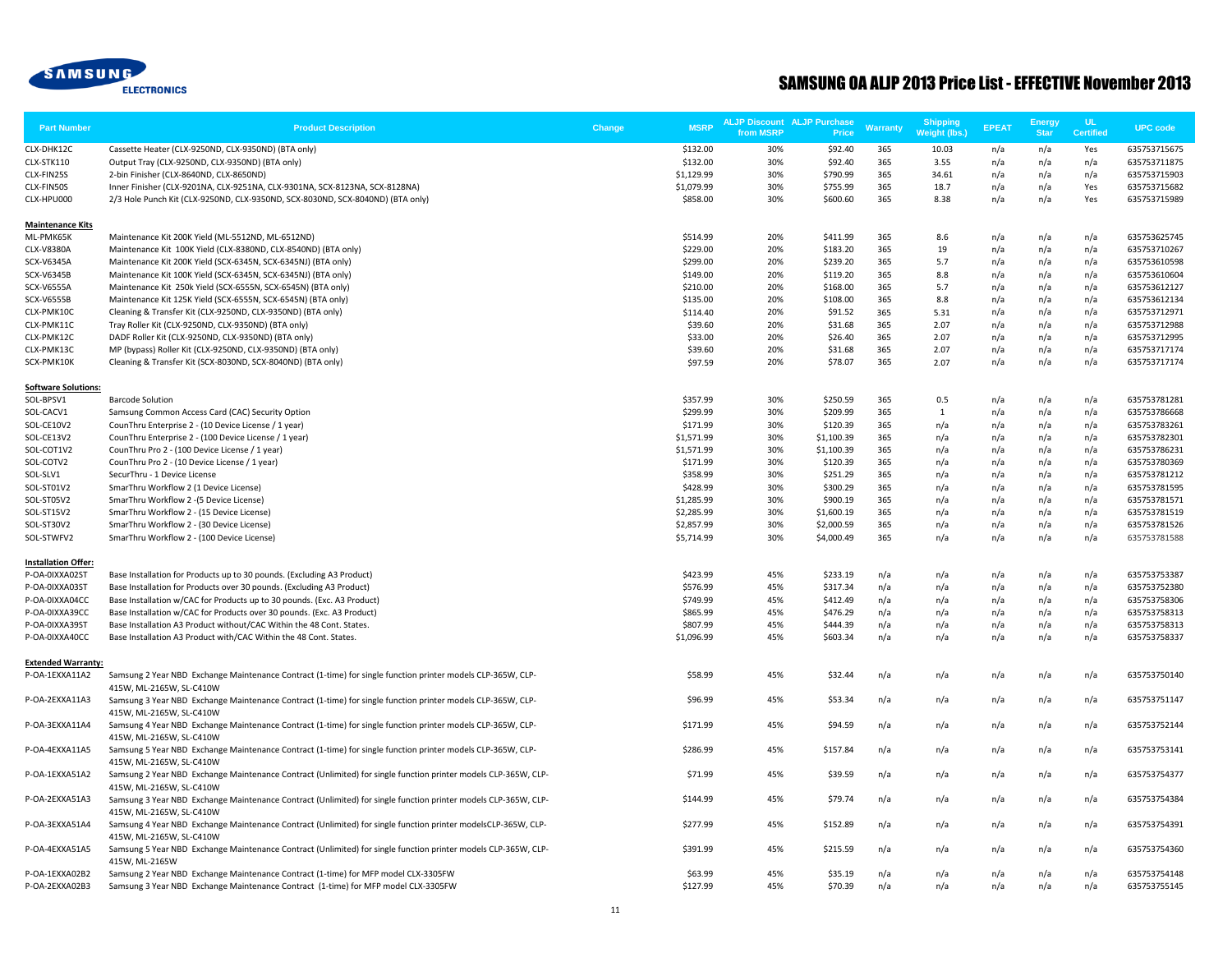

| <b>Part Number</b> | <b>Product Description</b>                                                                                                                                                   | <b>MSRP</b><br>Change | from MSRP | <b>ALJP Discount ALJP Purchase</b><br>Price | <b>Warranty</b> | Shipping<br>Weight (lbs.) | <b>EPEAT</b> | <b>Energy</b><br><b>Star</b> | UL.<br><b>Certified</b> | <b>UPC code</b> |
|--------------------|------------------------------------------------------------------------------------------------------------------------------------------------------------------------------|-----------------------|-----------|---------------------------------------------|-----------------|---------------------------|--------------|------------------------------|-------------------------|-----------------|
| P-OA-3EXXA02B4     | Samsung 4 Year NBD Exchange Maintenance Contract (1-time) for MFP model CLX-3305FW                                                                                           | \$207.99              | 45%       | \$114.39                                    | n/a             | n/a                       | n/a          | n/a                          | n/a                     | 635753756142    |
| P-OA-4EXXA02B5     | Samsung 5 Year NBD Exchange Maintenance Contract (1-time) for MFP model CLX-3305FW                                                                                           | \$403.99              | 45%       | \$222.19                                    | n/a             | n/a                       | n/a          | n/a                          | n/a                     | 635753757149    |
| P-OA-1EXXA52B2     | Samsung 2 Year NBD Exchange Maintenance Contract (Unlimited) for MFP model CLX-3305FW                                                                                        | \$82.99               | 45%       | \$45.64                                     | n/a             | n/a                       | n/a          | n/a                          | n/a                     | 635753754469    |
| P-OA-2EXXA52B3     | Samsung 3 Year NBD Exchange Maintenance Contract (Unlimited) for MFP model CLX-3305FW                                                                                        | \$168.99              | 45%       | \$92.94                                     | n/a             | n/a                       | n/a          | n/a                          | n/a                     | 635753754568    |
| P-OA-3EXXA52B4     | Samsung 4 Year NBD Exchange Maintenance Contract (Unlimited) for MFP model CLX-3305FW                                                                                        | \$343.99              | 45%       | \$189.19                                    | n/a             | n/a                       | n/a          | n/a                          | n/a                     | 635753754667    |
| P-OA-4EXXA52B5     | Samsung 5 Year NBD Exchange Maintenance Contract (Unlimited) for MFP model CLX-3305FW                                                                                        | \$586.99              | 45%       | \$322.84                                    | n/a             | n/a                       | n/a          | n/a                          | n/a                     | 635753754766    |
| P-OA-1NXXA03A2     | Samsung 2 Year NBD On-Site Maintenance Contract for single function printer models CLP-680ND, CLP-775ND, CLP-<br>3312ND, ML-3712DW, ML-3712ND, ML-3750ND, ML-4512ND, SF-760P | \$129.99              | 45%       | \$71.49                                     | n/a             | n/a                       | n/a          | n/a                          | n/a                     | 635753758146    |
| P-OA-2NXXA03A3     | Samsung 3 Year NBD On-Site Maintenance Contract for single function printer models CLP-680ND, CLP-775ND, CLP-<br>3312ND, ML-3712DW, ML-3712ND, ML-3750ND, ML-4512ND, SF-760P | \$200.99              | 45%       | \$110.54                                    | n/a             | n/a                       | n/a          | n/a                          | n/a                     | 635753759143    |
| P-OA-3NXXA03A4     | Samsung 4 Year NBD On-Site Maintenance Contract for single function printer models CLP-680ND, CLP-775ND, CLP-<br>3312ND, ML-3712DW, ML-3712ND, ML-3750ND, ML-4512ND, SF-760P | \$323.99              | 45%       | \$178.19                                    | n/a             | n/a                       | n/a          | n/a                          | n/a                     | 635753759242    |
| P-OA-4NXXA03A5     | Samsung 5 Year NBD On-Site Maintenance Contract for single function printer models CLP-680ND, CLP-775ND, CLP-<br>3312ND, ML-3712DW, ML-3712ND, ML-3750ND, ML-4512ND, SF-760P | \$548.99              | 45%       | \$301.94                                    | n/a             | n/a                       | n/a          | n/a                          | n/a                     | 635753759341    |
| P-OA-1NXXA04B2     | Samsung 2 Year NBD On-Site Maintenance Contract for MFP models CLX-4195FW, CLX-6260FD, CLX-6260FW, SCX-<br>4835FR, SCX-5639FR                                                | \$149.99              | 45%       | \$82.49                                     | n/a             | n/a                       | n/a          | n/a                          | n/a                     | 635753755763    |
| P-OA-2NXXA04B3     | Samsung 3 Year NBD On-Site Maintenance Contract for MFP models CLX-4195FW, CLX-6260FD, CLX-6260FW, SCX-<br>4835FR, SCX-5639FR                                                | \$231.99              | 45%       | \$127.59                                    | n/a             | n/a                       | n/a          | n/a                          | n/a                     | 635753756760    |
| P-OA-3NXXA04B4     | Samsung 4 Year NBD On-Site Maintenance Contract for MFP CLX-4195FW, CLX-6260FD, CLX-6260FW, SCX-4835FR, SCX-<br>5639FR                                                       | \$377.99              | 45%       | \$207.89                                    | n/a             | n/a                       | n/a          | n/a                          | n/a                     | 635753757767    |
| P-OA-4NXXA04B5     | Samsung 5 Year NBD On-Site Maintenance Contract for MFP models CLX-4195FW, CLX-6260FD, CLX-6260FW, SCX-<br>4835FR, SCX-5639FR                                                | \$658.99              | 45%       | \$362.44                                    | n/a             | n/a                       | n/a          | n/a                          | n/a                     | 635753758764    |
| P-OA-2NXXA05C2     | Samsung 2 Year NBD On-Site Maintenance Contract for single function printer models ML-5012ND, ML-5017ND, ML-<br>5512ND                                                       | \$165.99              | 45%       | \$91.29                                     | n/a             | n/a                       | n/a          | n/a                          | n/a                     | 635753759761    |
| P-OA-3NXXA05C3     | Samsung 3 Year NBD On-Site Maintenance Contract for single function printer models ML-5012ND, ML-5017ND, ML-<br>5512ND                                                       | \$255.99              | 45%       | \$140.79                                    | n/a             | n/a                       | n/a          | n/a                          | n/a                     | 635753759860    |
| P-OA-4NXXA05C4     | Samsung 4 Year NBD On-Site Maintenance Contract for single function printer models ML-5012ND, ML-5017ND, ML-<br>5512ND                                                       | \$411.99              | 45%       | \$226.59                                    | n/a             | n/a                       | n/a          | n/a                          | n/a                     | 635753754971    |
| P-OA-5NXXA05C5     | Samsung 5 Year NBD On-Site Maintenance Contract for single function printer models ML-5012ND, ML-5017ND, ML-<br>5512ND                                                       | 695.99                | 45%       | \$382.79                                    | n/a             | n/a                       | n/a          | n/a                          | n/a                     | 635753755978    |
| P-OA-1NXXA06D1     | Samsung Upgrade to a 1 Year NBD On-Site Maintenance Contract for MFP models SCX-5935                                                                                         | \$184.99              | 45%       | \$101.74                                    | n/a             | n/a                       | n/a          | n/a                          | n/a                     | 635753756791    |
| P-OA-2NXXA06D2     | Samsung 2 Year NBD On-Site Maintenance Contract for MFP models SCX-5835FN, SCX-5935FN                                                                                        | \$190.99              | 45%       | \$105.04                                    | n/a             | n/a                       | n/a          | n/a                          | n/a                     | 635753751970    |
| P-OA-3NXXA06D3     | Samsung 3 Year NBD On-Site Maintenance Contract for MFP models SCX-5835FN, SCX-5935FN                                                                                        | \$294.99              | 45%       | \$162.24                                    | n/a             | n/a                       | n/a          | n/a                          | n/a                     | 635753752960    |
| P-OA-4NXXA06D4     | Samsung 4 Year NBD On-Site Maintenance Contract for MFP models SCX-5835FN, SCX-5935FN                                                                                        | \$480.99              | 45%       | \$264.54                                    | n/a             | n/a                       | n/a          | n/a                          | n/a                     | 635753751956    |
| P-OA-5NXXA06D5     | Samsung 5 Year NBD On-Site Maintenance Contract for MFP SCX-5835FN, SCX-5935FN                                                                                               | \$835.99              | 45%       | \$459.79                                    | n/a             | n/a                       | n/a          | n/a                          | n/a                     | 635753751963    |
| P-OA-2NXXA06R2     | BTA Dealer Samsung 2 Year NBD On-Site Maintenance Contract for MFP models SCX-5835FN, SCX-5935FN                                                                             | \$165.99              | 45%       | \$91.29                                     | n/a             | n/a                       | n/a          | n/a                          | n/a                     | 635753657258    |
| P-OA-3NXXA06R3     | BTA Dealer Samsung 3 Year NBD On-Site Maintenance Contract for MFP models SCX-5835FN, SCX-5935FN                                                                             | \$342.99              | 45%       | \$188.64                                    | n/a             | n/a                       | n/a          | n/a                          | n/a                     | 635753657265    |
| P-OA-4NXXA06R4     | BTA Dealer Samsung 4 Year NBD On-Site Maintenance Contract for MFP models SCX-5835FN, SCX-5935FN                                                                             | \$554.99              | 45%       | \$305.24                                    | n/a             | n/a                       | n/a          | n/a                          | n/a                     | 635753657272    |
| P-OA-5NXXA06R5     | BTA Dealer Samsung 5 Year NBD On-Site Maintenance Contract for MFP models SCX-5835FN, SCX-5935FN                                                                             | \$869.99              | 45%       | \$478.49                                    | n/a             | n/a                       | n/a          | n/a                          | n/a                     | 635753657289    |
| P-OA-1NXXA07E1     | Samsung 1 Year NBD On-Site Maintenance Contract for single function printer models ML-6512ND                                                                                 | \$69.99               | 45%       | \$38.49                                     | n/a             | n/a                       | n/a          | n/a                          | n/a                     | 635753759440    |
| P-OA-2NXXA07E2     | Samsung 2 Year NBD On-Site Maintenance Contract for single function printer models ML-6512ND                                                                                 | \$227.99              | 45%       | \$125.39                                    | n/a             | n/a                       | n/a          | n/a                          | n/a                     | 635753759549    |
| P-OA-3NXXA07E3     | Samsung 3 Year NBD On-Site Maintenance Contract for single function printer models ML-6512ND                                                                                 | \$399.99              | 45%       | \$219.99                                    | n/a             | n/a                       | n/a          | n/a                          | n/a                     | 635753759648    |
| P-OA-4NXXA07E4     | Samsung 4 Year NBD On-Site Maintenance Contract for single function printer models ML-6512ND                                                                                 | \$599.99              | 45%       | \$329.99                                    | n/a             | n/a                       | n/a          | n/a                          | n/a                     | 635753759747    |
| P-OA-5NXXA07E5     | Samsung 5 Year NBD On-Site Maintenance Contract for single function printer models ML-6512ND                                                                                 | \$1,011.99            | 45%       | \$556.59                                    | n/a             | n/a                       | n/a          | n/a                          | n/a                     | 635753759846    |
| P-OA-1NXXA08F1     | Samsung 1 Year NBD On-Site Maintenance Contract for MFP models SCX-6545N, SCX-6555N, CLX-6540ND                                                                              | \$258.99              | 45%       | \$142.44                                    | n/a             | n/a                       | n/a          | n/a                          | n/a                     | 635753759945    |
| P-OA-2NXXA08F2     | Samsung 2 Year NBD On-Site Maintenance Contract for MFP models SCX-6545N, SCX-6555N, CLX-6540ND                                                                              | \$727.99              | 45%       | \$400.39                                    | n/a             | n/a                       | n/a          | n/a                          | n/a                     | 635753759952    |
| P-OA-3NXXA08F3     | Samsung 3 Year NBD On-Site Maintenance Contract for MFP models SCX-6545N, SCX-6555N, CLX-6540ND                                                                              | \$1,277.99            | 45%       | \$702.89                                    | n/a             | n/a                       | n/a          | n/a                          | n/a                     | 635753759969    |
| P-OA-4NXXA08F4     |                                                                                                                                                                              | \$2,067.99            | 45%       | \$1,137.39                                  | n/a             | n/a                       | n/a          | n/a                          | n/a                     | 635753759976    |
|                    | Samsung 4 Year NBD On-Site Maintenance Contract for MFP models SCX-6545N, SCX-6555N, CLX-6540ND                                                                              |                       |           |                                             |                 |                           |              |                              |                         |                 |
| P-OA-5NXXA08F5     | Samsung 5 Year NBD On-Site Maintenance Contract for MFP models SCX-6545N, SCX-6555N, CLX-6540ND                                                                              | \$4,549.99            | 45%       | \$2,502.49                                  | n/a             | n/a                       | n/a          | n/a                          | n/a                     | 635753759983    |
| P-OA-1NXXA10F1     | BTA Dealer Samsung 1 Year NBD On-Site Maintenance Contract for MFP models SCX-8123NA, SCX-8128NA, SCX-<br>8128NX                                                             | \$354.99              | 45%       | \$195.24                                    | n/a             | n/a                       | n/a          | n/a                          | n/a                     | 635753657128    |